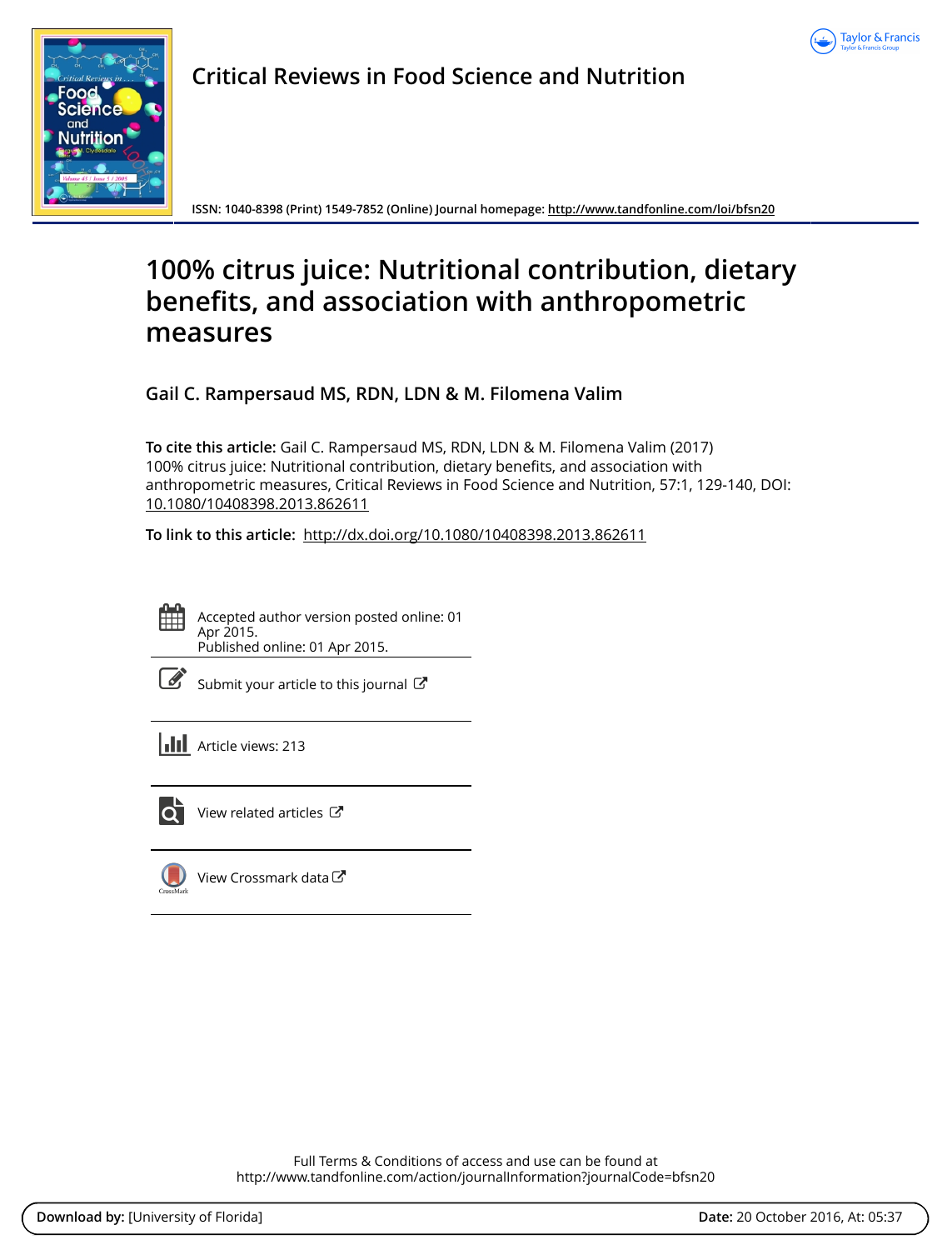

# 100% citrus juice: Nutritional contribution, dietary benefits, and association with anthropometric measures

# G[a](#page-1-0)il C. Rampersaud<sup>a</sup> and M. Filomena Valim<sup>b</sup>

<span id="page-1-0"></span><sup>a</sup>Food Science and Human Nutrition Department, University of Florida, Gainesville, Florida, USA; <sup>b</sup>Florida Department of Citrus, Lake Alfred, Florida, USA

#### **ARSTRACT**

Citrus juices such as 100% orange (OJ) and grapefruit juice (GJ) are commonly consumed throughout the world. This review examines the contributions of OJ and GJ to nutrient intake, diet quality, and fruit intake, and supports citrus juices as nutrient-dense beverages. This review also explores the research examining associations between OJ and GJ intake and anthropometric measures. Citrus juices are excellent sources of vitamin C and contribute other key nutrients such as potassium, folate, magnesium, and vitamin A. OJ intake has been associated with better diet quality in children and adults. OJ intake has not been associated with adverse effects on weight or other body measures in observational studies in children and adults. In adults, some observational studies report more favorable body mass index or body measure parameters in OJ consumers compared to nonconsumers. Intervention studies in adults report no negative impacts of OJ or GJ consumption on anthropometric measures, although these measures were typically not the primary outcomes examined in the studies. Moderate consumption of citrus juices may provide meaningful nutritional and dietary benefits and do not appear to negatively impact body weight, body composition, or other anthropometric measures in children and adults.

#### **KEYWORDS**

Citrus; orange juice; grapefruit juice; nutrients; anthropometrics

# Introduction

Citrus juices are widely available and commonly consumed beverages in the United States and many parts of the world. One hundred percent orange (OJ) and grapefruit juice (GJ) are naturally nutrient rich and sources of micronutrients and bioactive phytochemicals, particularly polyphenols, and are associated with a variety of nutritional, dietary and health benefits. Overweight/obesity and its comorbidities are arguably the leading health concerns in the United States and globally. This paper explores the past 20 years of research related to 100% OJ and GJ consumption and their nutritional contribution and dietary benefits, as well as their association with anthropometric measures in children, adolescents, and adults.

# Nutritional benefits

Citrus juices provide a natural balance and combination of water, vitamins and minerals, sugars and acids, along with phytochemicals such as polyphenols, and various other organic components. The typical nutritional values for OJ and GJ are presented in [Table 1](#page-2-0). An 8-ounce serving of OJ provides 122 calories and the same serving size of GJ provides 94 calories. The calories in OJ and GJ are provided almost entirely by carbohydrates and more specifically sugars, with OJ and GJ providing 29 and 22 g of total carbohydrates per 8-ounce serving, respectively. The primary sugars in citrus juices are sucrose, fructose and glucose, and they are generally present in a 2:1:1

ratio. As such, 50% of the sugars available for absorption will be free glucose and 50% will be free fructose if all the sucrose is hydrolyzed into its constituent monosaccharides. OJs and GJs provide a small amount of protein (approximately 2 g/8 ounces for OJ and 1 g/8 ounces for GJ) and are fat free, saturated fat free, cholesterol free, and sodium free.

An 8-ounce serving of OJ is an excellent source of vitamin C, as it typically provides 100% or more of the Daily Value (DV) (the U.S. Food and Drug Administration's (FDA) guidance value for food labeling) for this vitamin. It is also a good source of folate and potassium, providing between 10% and 20% of the DV for these nutrients. OJ also supplies vitamin B6, thiamin, niacin, riboflavin and vitamin A (primarily as beta-cryptoxanthin) at less than 10% of the DV. Magnesium, iron, and calcium (unfortified juice) are other minerals present in OJ at less than 10% of the DV.

An 8-ounce serving of GJ is an excellent source of vitamin C, a good source of potassium, and also supplies folate, thiamin, magnesium, vitamin B6, iron, niacin, and calcium (unfortified juice) at amounts less than 10% of the DV. An 8-ounce serving of pink or red GJ is an excellent source of vitamin A, primarily because of its beta-carotene content. Calcium-fortified citrus juices are excellent sources of calcium and vitamin D, as most brands provide at least 300 mg of calcium per 8-ounce serving and more than 20% of the DV for vitamin D.

Hesperidin and naringin are bioactive polyphenolic compounds and the primary flavonoids in citrus, belonging to the subclass of flavonoids called flavanones. Citrus fruit and juice

CONTACT Gail C. Rampersaud, MS, RDN, LDN gcr@ufl.edu Food Science and Human Nutrition Department, P. O. Box 110720, SW 23rd Drive, Bldg. 685, FETL, University of Florida, Gainesville, FL 32611-0720, USA.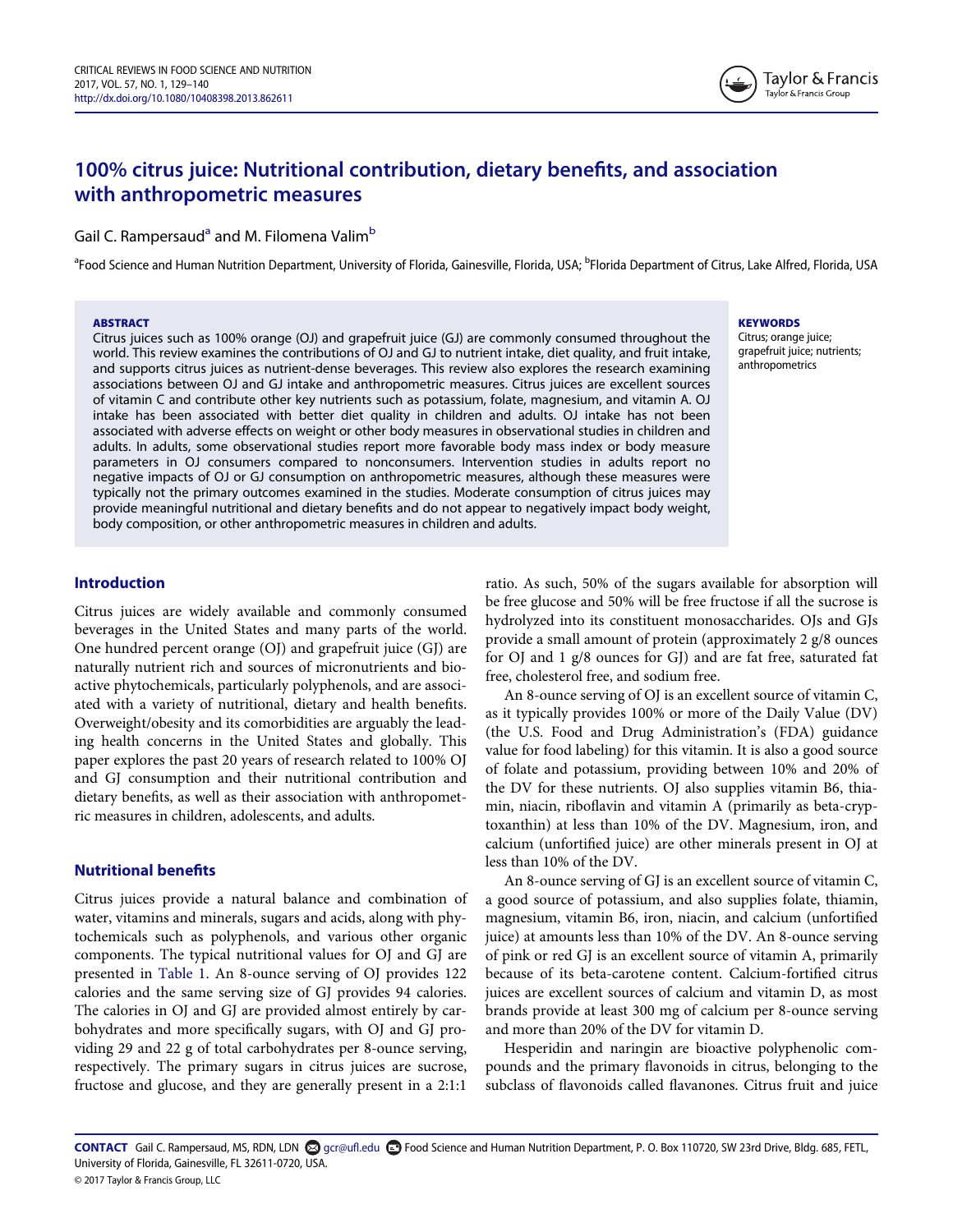<span id="page-2-0"></span>

| Table 1. Nutrient content of 100% orange and grapefruit juice (8 ounces). |  |  |  |  |  |  |  |  |  |  |
|---------------------------------------------------------------------------|--|--|--|--|--|--|--|--|--|--|
|---------------------------------------------------------------------------|--|--|--|--|--|--|--|--|--|--|

| Nutrient                 | Orange juice        | Grapefruit juice       |
|--------------------------|---------------------|------------------------|
| Energy (kcal)            | 122                 | 94                     |
| Total carbohydrate (q)   | 29                  | 22                     |
| Total sugars (g)         | 21                  | 22                     |
| Total dietary fiber (g)  | 0.7                 | 0.2                    |
| Protein (q)              | 1.7                 | 1.3                    |
| Total fat (g)            | 0.30                | 0.25                   |
| Cholesterol (mg)         | 0                   | 0                      |
| <b>Vitamins</b>          |                     |                        |
| Vitamin C (mg)           | 84                  | 72                     |
| Thiamin (mg)             | 0.12                | 0.10                   |
| Folate ( $\mu$ g DFE)    | 47                  | 25                     |
| Vitamin B6 (mg)          | 0.19                | 0.049                  |
| Vitamin A (IU)           | 105                 | $17/1087$ <sup>a</sup> |
| Niacin (mg)              | 0.70                | 0.57                   |
| <b>Minerals</b>          |                     |                        |
| Potassium (mg)           | 443                 | 378                    |
| Magnesium (mg)           | 27                  | 25                     |
| Calcium (mg)             | 27/349 <sup>b</sup> | 17                     |
| Iron $(mq)$              | 0.32                | 0.49                   |
| Sodium (mg)              | 1                   | $\mathcal{P}$          |
| Polyphenols <sup>c</sup> |                     |                        |
| Hesperidin (mg)          | 150                 |                        |
| Naringin (mg)            |                     | 300                    |
| Narirutin (mg)           | 10                  | 20                     |
| Nobiletin (mg)           | 0.7                 |                        |

Sources: USDA, [2013](#page-11-8) (NDB 09209 for orange juice; NDB 09123 for grapefruit juice) and the Florida Department of Citrus.

<span id="page-2-1"></span><sup>a</sup>Second value is for pink/red grapefruit juice (NDB 09404-Grapefruit juice, pink, raw).

<span id="page-2-2"></span><sup>b</sup>Second value is for calcium-fortified orange juice and taken from NDB 09210orange juice, chilled, includes from concentrate, fortified with calcium and vitamin D.

<span id="page-2-3"></span>Florida Department of Citrus data for polyphenols, average for domestically available commercial juices.

Abbreviations: DFE, dietary folate equivalents; IU, International Units.

have been identified as primary contributors of total flavonoids or specific flavanones in the diets of humans (Chun et al., [2007;](#page-9-0) Cassidy et al., [2012](#page-9-1); Murphy et al., [2012a\)](#page-11-0). Eight ounces of OJ contains approximately 150 mg of hesperidin and a similar amount of GJ contains approximately 300 mg naringin. Citrus and its juices are the only fruit juices and the only commonly consumed foods that provide significant amounts of hesperidin and naringin in the diet. Other flavonoid compounds in citrus include polymethoxylated flavones, the most common of which are tangeretin and nobiletin which are primarily found in orange, tangerine, and sour orange peel (Citrus aurantium) (Horowitz and Gentili, [1977\)](#page-10-0).

By FDA definition, anything labeled as 100% citrus juice cannot contain added (extrinsic) sugars unless the juice percentage declaration is accompanied by a statement indicating that a sweetener or other ingredient is added (FDA, [2011a](#page-9-2)). One hundred percent fruit juices are not included in current definitions of "sugar-sweetened beverages" as defined by the Institute of Medicine and the U.S. Department of Agriculture, as they contain only the intrinsic sugars found in the whole fruit and no extrinsic sugars are added (USDA, [2010a](#page-11-1); IOM, [2012\)](#page-10-1). There is considerable controversy over the role of added sugars in the diet, specifically related to the consumption of sugar-sweetened beverages (i.e., those that contain added sugars) and obesity (Allison and Mattes, [2009](#page-9-3); van Baak and Astrup, [2009\)](#page-11-2). Government and health organizations have recommended that Americans reduce or limit their intake of added sugars, especially sugar-sweetened beverages (DHHS,

[2005](#page-9-4); Johnson et al., [2009;](#page-10-2) Moeller et al., [2009](#page-10-3); USDA, [2010b\)](#page-11-3). Beverages that contain added sugars typically are not as nutrient dense as healthier beverage choices, such as unflavored low-fat and nonfat milk, soy beverages, and 100% fruit or vegetable juices, and may contribute to added sugar consumption and excess calories in the American diet. The added sugar content of foods is not listed on the Nutrition Facts panel, although the FDA has expressed interest in assessing consumer responses to including this information in the future (FDA, [2011b](#page-9-5)). In certain instances, the FDA allows a claim of "no added sugar," "without added sugar," or "no sugar added" to be stated on the food label (FDA, [2011a\)](#page-9-2), which could help consumers identify foods free of added sugars. Replacing sugarsweetened beverages with moderate amounts of 100% fruit juice, as well as water, coffee, tea, and low-fat or nonfat milk, has been encouraged (Moreno et al., [2009;](#page-10-4) USDA, [2010b;](#page-11-3) CDC, [2011](#page-9-6); Malik and Hu, [2012](#page-10-5)).

#### Contribution of citrus juices to nutrient intake

Citrus juices provide significant amounts of certain nutrients, particularly vitamin C. Vitamin C was identified as a shortfall nutrient in the 2010 Dietary Guidelines for Americans (DGAs), meaning that it is underconsumed by at least one segment of the U.S. population (USDA, [2010b](#page-11-3)). Vitamin C status has improved over the 15–20 year time period between 1988/1994 and 2003/2004 (Schleicher et al., [2009\)](#page-11-4). The overall prevalence of vitamin C deficiency in National Health and Nutrition Examination Survey (NHANES) 2003–2004 for individuals six years of age and older was 7.1%, and 22% of adults had blood levels indicative of moderate risk of deficiency. Overall, 38% of men and 46% of women had dietary vitamin C intakes that fell below the Estimated Average Requirement. Based on nationally representative data from NHANES and the Continuing Survey of Food Intakes by Individuals, citrus juices were the leading source of dietary vitamin C in the diet of U.S. adults (Cotton et al., [2004](#page-9-7); Chun et al., [2010](#page-9-8)). An analysis of NHANES 2003– 2006 reported that all children and adolescents who consumed any amount of OJ on either of two days of dietary recall data met the Estimated Average Requirement for vitamin C, while only 29% of those not consuming OJ met the Estimated Average Requirement for vitamin C (O'Neil et al., [2011\)](#page-11-5). Intake of citrus has been positively correlated with serum vitamin C concentrations in European populations (Dauchet et al., [2008;](#page-9-9) Wrieden et al., [2000](#page-12-0)). Clinical intervention studies using OJ reported that blood levels of vitamin C increased significantly from baseline when at least two cups (16 ounces) of OJ were included in the diet for at least two weeks (Kurowska et al., [2000](#page-10-6); Johnston et al., [2003;](#page-10-7) Sanchez-Moreno et al., [2004;](#page-11-6) Franke et al., [2005](#page-10-8); Morand et al., [2011](#page-10-9)).

In children and adolescents 2–18 years of age, consumption of OJ has been associated with higher dietary intakes of protein, dietary fiber, vitamin C, folate, potassium, magnesium, and vitamin B6 compared to nonconsumers, and consumers are more likely to meet the Estimated Average Requirement or Adequate Intake recommendations for many of these nutrients (O'Neil et al., [2011](#page-11-5)). Similar results have been reported in adults (O'Neil et al., [2012](#page-11-7)), as well as in studies where data from children and adults were combined (Yang et al., [2013\)](#page-12-1).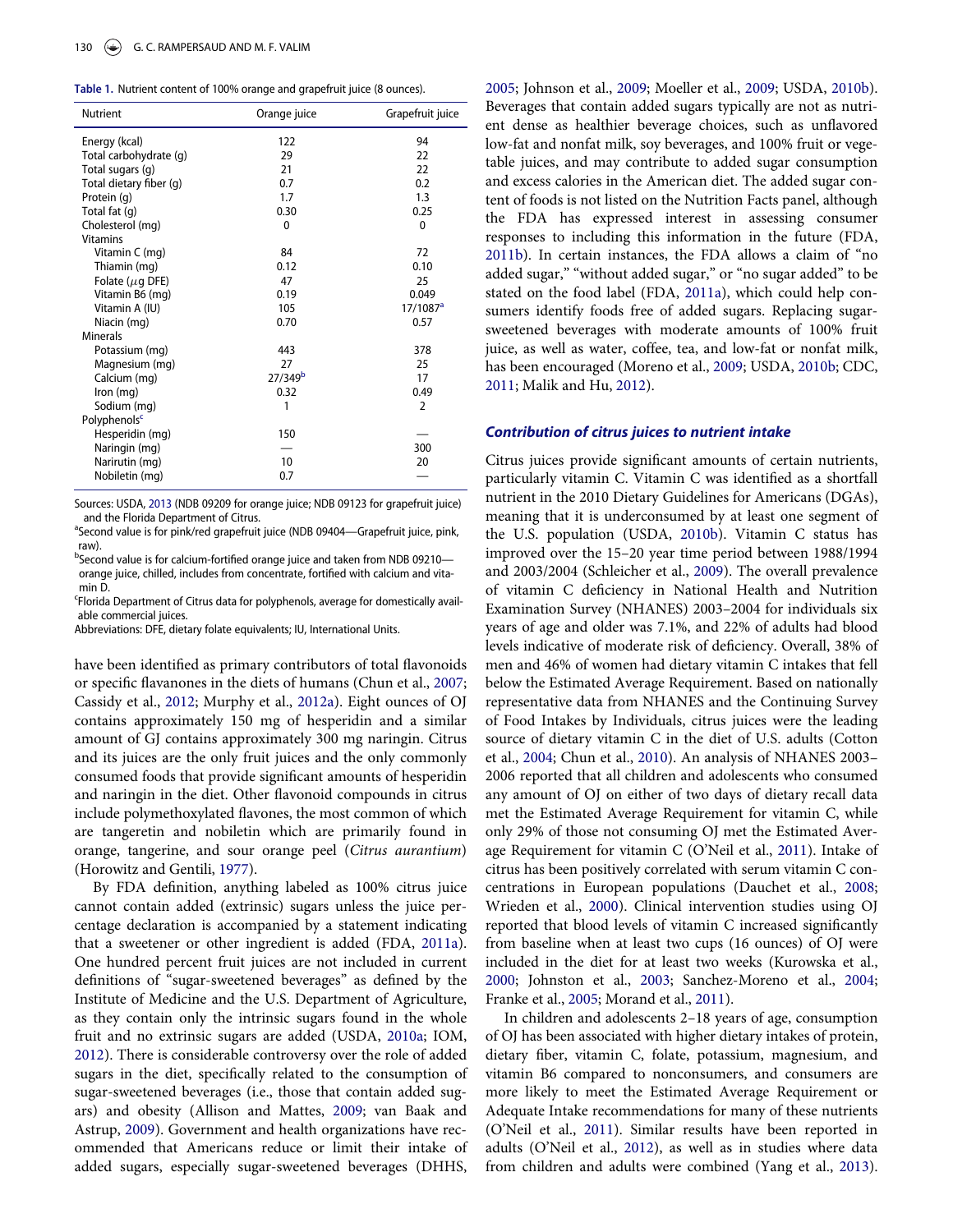The DGAs identify calcium, vitamin D, potassium, and dietary fiber as nutrients of public health concern and folate, magnesium, and vitamins A, C, and K as nutrients that are underconsumed in the United States (USDA, [2010b](#page-11-3)) and the results from epidemiological and clinical studies support that citrus juices may help improve the intake of several of these key shortfall nutrients. Children, and in some cases adults, who consumed OJ tended to have significantly higher daily intakes of total energy, total sugars, total fat, and saturated fat compared to nonconsumers (O'Neil et al., [2011;](#page-11-5) Wang et al., [2012\)](#page-11-9). However, these associations held even when OJ was excluded from the analysis suggesting that OJ was not responsible for the differences between the consumer and nonconsumer groups (Wang et al., [2012\)](#page-11-9).

The DGAs recommend that Americans consume nutrientdense foods and beverages to obtain the nutrients they need without exceeding daily calorie intake needs. Nutrient-dense foods and beverages have been defined as those that "provide vitamins, minerals, and other substances that may have positive health effects, with relatively few calories" (USDA, [2010b](#page-11-3)). Additionally, the term "nutrient-dense" indicates the nutrients and other beneficial substances in a food have not been diluted by the addition of calories from solid fats, sugars, or refined starches that have been added, or by the solid fats naturally present in the food. Several analyses quantifying nutrient density reported that OJ or GJ ranked higher with regard to nutrient density when compared to other 100% fruit juices (LaChance and Fisher, [1986;](#page-10-10) Scheidt and Daniel, [2004;](#page-11-10) Fulgoni et al., [2009](#page-10-11)). Rampersaud (Rampersaud, [2007](#page-11-11)) computed nutrient density scores for several 100% fruit juices commonly consumed in the United States using six methods. Citrus juices, especially pink GJ, consistently ranked the most favorable with regard to nutrient density for all methods. Citrus juices also have been identified as foods with high nutrient density at an affordable cost (Drewnowski, [2010\)](#page-9-10).

#### Fruit intake recommendations

The consumption of fruits and vegetables is associated with reduced risk of many chronic diseases, including cardiovascular disease (Dauchet et al., [2006\)](#page-9-11). Fruits and vegetables are nutrient-dense and relatively low in calories, which may help adults and children achieve and maintain a healthy weight. For individuals who get less than 30 minutes per day of moderate physical activity, daily recommendations for fruit intake range from 1 to 2 cups for children and adolescents and  $1\frac{1}{2}$  to 2 cups for adults depending on age (USDA, [2011\)](#page-11-12). Based on NHANES 2001–2004 data, over 60% of children four to eight years of age, over 78% of older children, and at least 80% of adults have usual intakes of fruit that fall below recommended intake amounts (Krebs-Smith et al., [2010](#page-10-12)). In the DGAs and U.S. Department of Agriculture's MyPlate, 100% fruit juice counts toward fruit servings although it is advised that the majority of the fruit recommended come from whole fruits (fresh, canned, frozen, and dried) (USDA, [2010b;](#page-11-3) USDA, [2011](#page-11-12)).

One hundred percent OJ has been reported to be an important contributor of total fruit intake in all age and sex groups (Kimmons et al., [2009](#page-10-13)), including children and adolescents (Lorson et al., [2009](#page-10-14)). The important contribution of OJ toward meeting fruit intake recommendations was demonstrated in an NHANES 2003–2006 analysis (Yang et al., [2013](#page-12-1)). All children and adults who consumed at least 4.4 ounces per day of OJ met MyPyramid fruit recommendations. However, when OJ was removed from the list of foods consumed, the resulting percentage meeting fruit intake recommendations fell by over one half. There is concern that 100% juice may displace whole fruit or milk from the diet, particularly in children. However, an NHANES analysis reported that children who consumed OJ had higher Healthy Eating Index subscores for whole fruit compared to those not consuming OJ, suggesting that juice was not replacing whole fruit (O'Neil et al., [2011\)](#page-11-5). Dietary fiber intake was also significantly higher in children or adult OJ consumers compared to nonconsumers (O'Neil et al., [2011;](#page-11-5) O'Neil et al., [2012](#page-11-7)). Overall Healthy Eating Index scores were higher for OJ consumers versus nonconsumers, and Healthy Eating Index subscores for dairy were not different between OJ consumers and nonconsumers, suggesting that OJ did not displace dairy foods or dairy beverages in the diet (O'Neil et al., [2011\)](#page-11-5), which was confirmed in a similar analysis by another research group (Wang et al., [2012](#page-11-9)).

The 2005 Dietary Guidelines Advisory Committee addressed the question of how the guidance on the proportion of total fruit supplied by 100% fruit juice would affect meeting nutritional goals (DHHS, [2005\)](#page-9-4). Recommendations in the 2005 DGAs were to consume no more than one-third of the total recommended fruit group intake amount from 100% fruit juice and the rest from whole fruit. Although fiber intake may be enhanced when whole fruit is substituted for 100% fruit juice, other nutrients such as potassium, vitamin C, and folate may be missed and the Committee concluded that the recommended combination of whole fruits and 100% juices would help individuals achieve an optimal balance and that 100% fruit juice is important in helping consumers meet nutritional goals.

#### Weight management

Excess body weight and associated comorbidities are a paramount health issue in the United States as well as in many developed countries. Based on 2010 NHANES data, 32% of children and adolescents and 69% of adults in the United States are considered overweight or obese (Flegal et al., [2012](#page-10-15); Ogden et al., [2012](#page-11-13)). The causes of increased rates of overweight and obesity are continually debated. The etiology of obesity is multifactorial and complex, likely resulting from the presence of one or more lifestyle, dietary, physical activity, genetic, physiological, or behavioral factors that ultimately result in energy imbalance.

# 100% fruit juice and weight

Consumption of 100% fruit juice has been marked as a potential contributor to overweight/obesity, particularly in children and adolescents (AAP, [2001](#page-9-12); Faith et al., [2006\)](#page-9-13). The DGAs provide no specific quantitative guidance, but state that intake of 100% fruit juice be monitored for children and adolescents, especially for those who are overweight or obese. In 2001, the American Academy of Pediatrics (AAP) published recommendations for fruit juice intake, stating that fruit juice consumption should be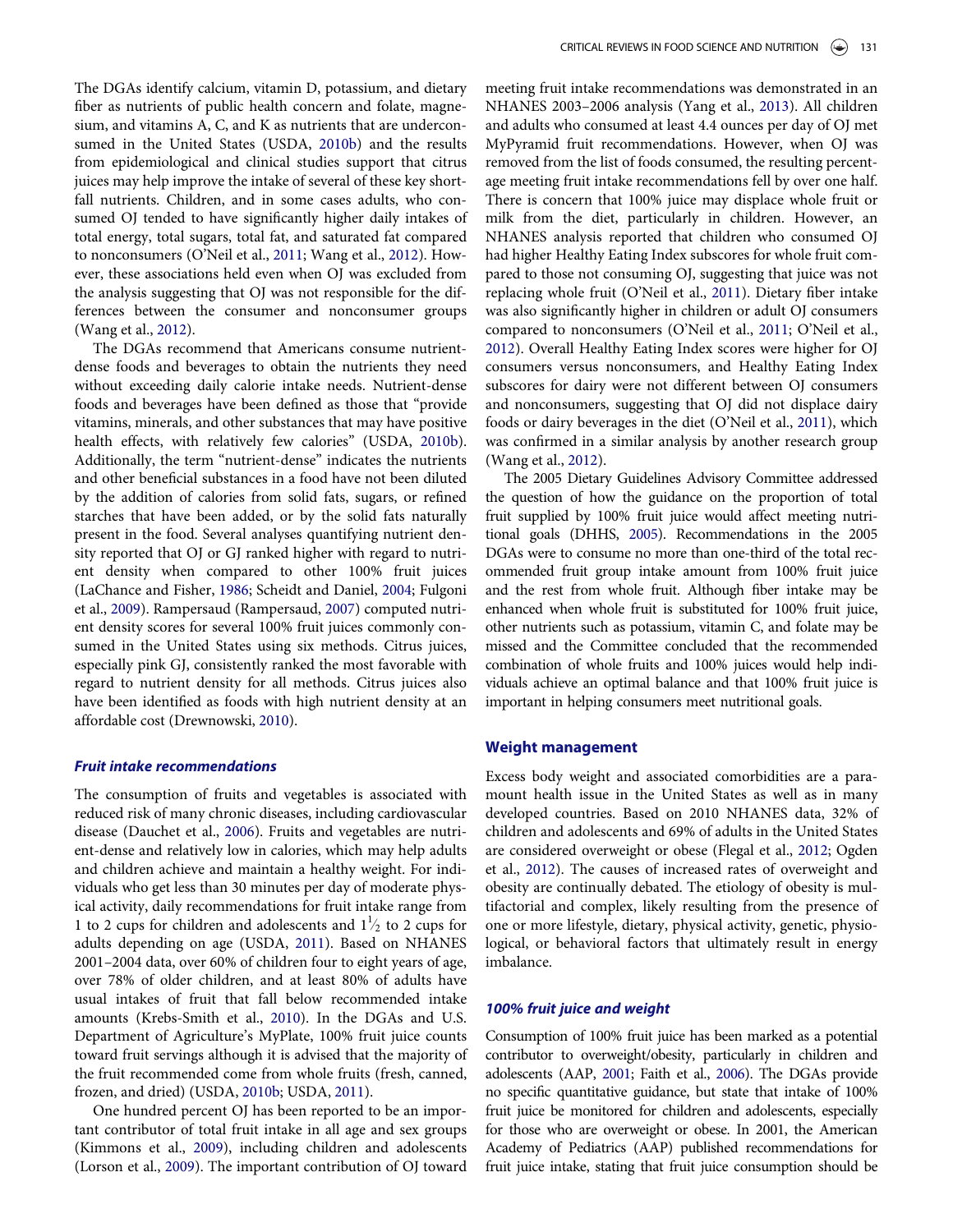limited to 4 to 6 ounces per day for children 1–6 years of age, and 8 to 12 ounces/day for children 7–18 years of age (AAP, [2001](#page-9-12)). The AAP recognized that while 100% fruit juice can be a healthy part of the diet when consumed as part of a well-balanced diet, it has the potential to be over-consumed by children because of its taste and the willingness of parents to provide juice because of its healthfulness. The rationale for the AAP fruit juice recommendation is based on the recommended fruit servings for each respective age group, allowing for half of the fruit intake to be supplied by 100% fruit juice. The American Heart Association's guidance regarding fruit juice intake in children and adolescents (Gidding et al., [2005](#page-10-16)) mirrors that of the AAP. Other published beverage guidelines propose limiting 100% fruit juice intake to 8 ounces per day or less for persons with a 2200 kcal daily energy requirement (Popkin et al., [2006](#page-11-14)). However, no well-defined rationale for this intake amount is provided in that guidance. Other recommendations for healthy beverage choices include those proposed by the Robert Wood Johnson Foundation, which include daily juice intake of up to 4 ounces for children 2–4 years of age, up to 6 ounces for children 5–10 years of age, and up to 8 ounces for children 11 years of age and older as well as all adults (Healthy Eating Research, [2013\)](#page-10-17).

A comprehensive review published in 2008 evaluated the results of 21 cross-sectional and longitudinal studies and concluded that the preponderance of evidence did not support an association between higher fruit juice intake and increased risk of overweight or obesity, while noting that consumption should be in moderate amounts (O'Neil C and Nicklas, [2008\)](#page-11-15). Of the 21 studies, 6 studies (3 cross-sectional and 3 longitudinal) showed a relationship between fruit juice intake and weight measures and were conducted in small or convenience populations not considered representative of a national population sample. Of note, two longitudinal studies reported positive associations between fruit juice intake and adiposity in children from low-income families who were overweight or at risk of overweight at baseline (Welsh et al., [2005](#page-12-2); Faith et al., [2006](#page-9-13)). Cross-sectional studies cannot be used to determine cause and effect. Longitudinal studies evaluate participants over time, with baseline information and changes occurring during the study period by collecting data at multiple intervals, which provides more robust data compared to cross-sectional studies. Other epidemiological-based studies in children published since the 2008 review help support the review's overall conclusions (Nicklas et al., [2008](#page-11-16); Vanselow et al., [2009](#page-11-17); O'Neil et al., [2010;](#page-11-18) Danyliw et al., [2012;](#page-9-14) Taber et al., [2012](#page-11-19)). Children 2–11 years of age (Nicklas et al., [2008\)](#page-11-16) or adolescents 12–18 years of age (O'Neil et al., [2010](#page-11-18)) who consumed 100% fruit juice had no differences in various weight measures compared to fruit juice non-consumers. No correlations between juice consumption and weight gain in adolescents over a 5-year period were found in the Project EAT (Eating Among Teens) cohort (Vanselow et al., [2009](#page-11-17)). A cross-sectional analysis of the Canadian Community Health Survey reported no significant association between overweight/obesity and children with a fruit juice beverage cluster pattern (Danyliw et al., [2012\)](#page-9-14). A study of data collected as part of the cross-sectional Youth Risk Behavior Survey reported that higher intakes of 100% fruit juice were associated with lower BMI percentile in girls (Taber et al., [2012\)](#page-11-19).

Fewer epidemiological studies of 100% juice intake and weight parameters have been conducted in adult populations. These studies evaluated the aggregate intake of 100% fruit juices and not the intake of any specific juice. Two studies using several large U.S. cohorts such as the Nurses' Health Study and Health Professionals' Follow-up Study reported that weight gain in adults was significantly and positively associated with 100% fruit juice intake (Mozaffarian et al., [2011;](#page-10-18) Pan et al., [2013](#page-11-20)). An analysis of NHANES 1999–2004 data reported that 100% fruit juice consumers had significantly lower mean BMI and waist circumference (WC) compared to nonconsumers (Pereira and Fulgoni, [2010\)](#page-11-21). An inverse association between fruit juice consumption and BMI in adults was reported in the Canadian Community Health Survey (Akhtar-Danesh and Dehghan, [2010\)](#page-9-15). A study of a large European cohort of adults reported no association between the combined intake of fruit juice and fruit nectars and BMI (InterAct Consortium, [2013\)](#page-10-19).

#### Citrus juice and weight

In vitro and animal studies suggest that citrus or its components may have certain antiobesity characteristics. Several studies have reported favorable effects of citrus or components of citrus on the ability to induce lipolysis (Choi [2006;](#page-9-16) Tsujita and Takaku, [2007;](#page-11-22) Dallas et al., [2008](#page-9-17); Kang et al., [2012\)](#page-10-20) or reduce fat accumulation (Titta et al., [2010](#page-11-23); Takayanagi, [2011](#page-11-24)). Citrus flavonoids also have been associated with reducing adiposity and regulating enzymes related to obesity (Mulvihill et al., [2009](#page-10-21); Nichols et al., [2011\)](#page-11-25). The clinical significance of these results is unclear in large part because those are in vitro and animal studies and the effect has been observed at doses higher than those that would be normally ingested by humans as part of the usual diet. Various supplements made from citrus extracts (components from C. aurantium) are available as herbal weight loss remedies. These products are marketed based on the potential stimulant effects of alkaloid chemicals found in bitter orange, such as synephrine, which are reputed to be metabolic stimulants (Manore, [2012](#page-10-22)) or have lipolytic properties (Mercader et al., [2011](#page-10-23)). Synephrine is an adrenergic agonist that may potentially increase resting energy expenditure or decrease food intake (Haaz et al., [2006](#page-10-24)), purported mechanisms for weight loss. Synephrine may also adversely affect the cardiovascular system and its safety has been questioned (Haaz et al., [2006](#page-10-24)). Clinical weight loss studies using synephrine supplements have been of small sample size and short duration, making their interpretation challenging.

Vitamin C, provided in high amounts in OJ and GJ, may play a role in affecting fat storage or oxidation. Vitamin C is needed as a cofactor for the function of two enzymes associated with the synthesis of carnitine, the compound that transports long chain fatty acids into the mitochondria of cells where they can undergo beta-oxidation for ultimate conversion into adenosine-5'-triphosphate, or ATP. Vitamin C has been associated with increased or activated lipolysis in animal models (Garcia-Diaz et al., [2009;](#page-10-25) Ji et al., [2010\)](#page-10-26). Plasma vitamin C may also impact fat oxidation and physical activity performance in humans (Johnston, [2005\)](#page-10-27) and vitamin C status has been inversely associated with BMI or other anthropometric measures in epidemiological studies (Canoy et al., [2005;](#page-9-18) Johnston et al., [2007](#page-10-28)).

Studies reporting 100% OJ or GJ intake and body weight parameters are presented in [Table 2](#page-5-0). Seven observational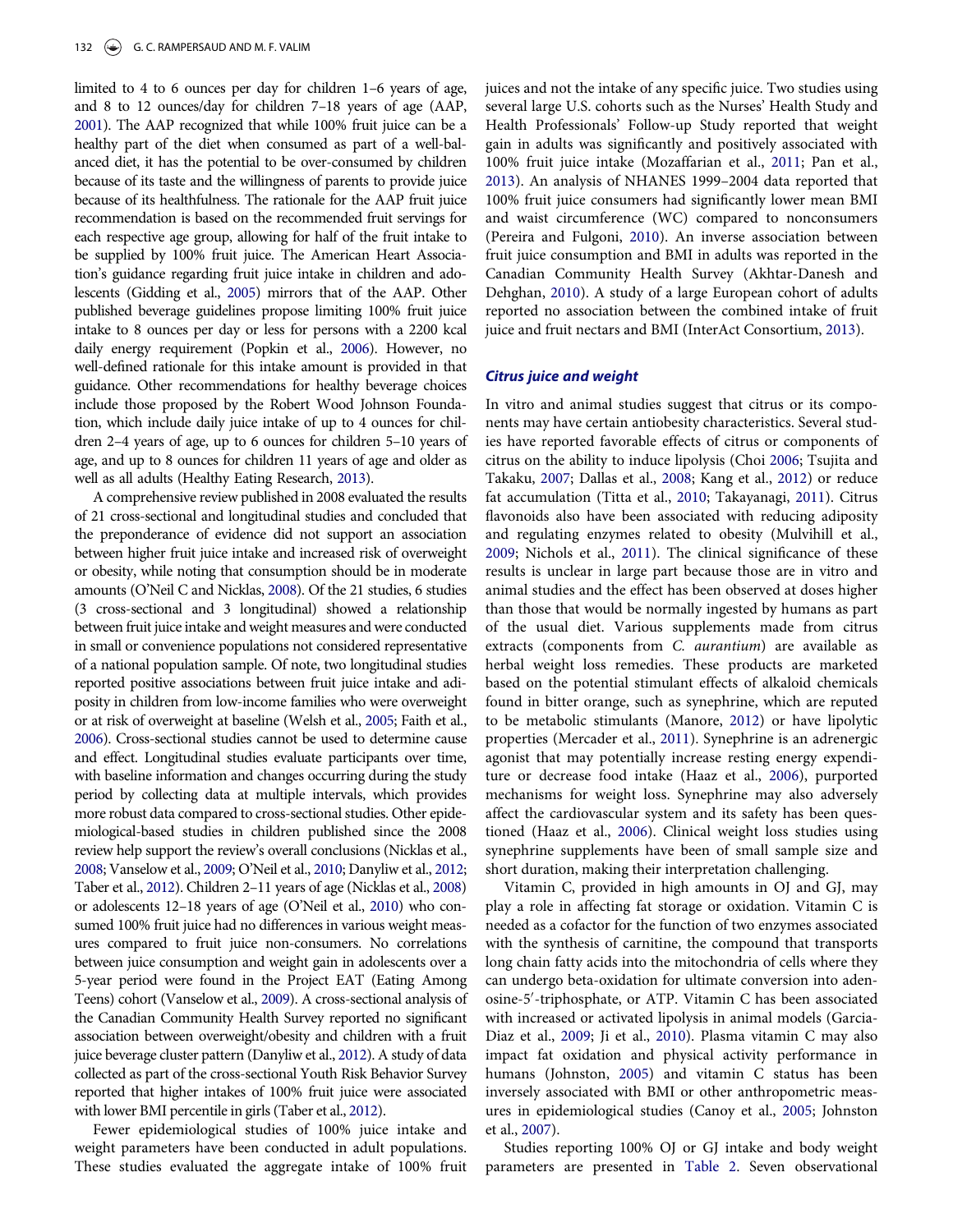<span id="page-5-0"></span>Table 2. Observational and clinical studies evaluating 100% citrus juice intake and anthropometric measures.

| Reference                                            | Study type      | Study/subject description                                                                                                                                                                              | Diet/intake                                                                                                                                                                                                     | Results                                                                                                                                                                                                                                                                                                                                                                                                                                                                                                                                                                                                                                                                                                                                                                                                                                                                                  |  |  |  |
|------------------------------------------------------|-----------------|--------------------------------------------------------------------------------------------------------------------------------------------------------------------------------------------------------|-----------------------------------------------------------------------------------------------------------------------------------------------------------------------------------------------------------------|------------------------------------------------------------------------------------------------------------------------------------------------------------------------------------------------------------------------------------------------------------------------------------------------------------------------------------------------------------------------------------------------------------------------------------------------------------------------------------------------------------------------------------------------------------------------------------------------------------------------------------------------------------------------------------------------------------------------------------------------------------------------------------------------------------------------------------------------------------------------------------------|--|--|--|
| Orange juice: Observational studies                  |                 |                                                                                                                                                                                                        |                                                                                                                                                                                                                 |                                                                                                                                                                                                                                                                                                                                                                                                                                                                                                                                                                                                                                                                                                                                                                                                                                                                                          |  |  |  |
| Dennison et al. (1999)                               | Cross-sectional | Primary care health center in<br>upstate New York $n = 163$<br>children 2-5 years of age                                                                                                               | OJ intake based on a seven-day<br>diet record                                                                                                                                                                   | OJ intake was not associated with<br>child height ( $p = 1.0$ ), weight, BMI<br>$(p = 0.9)$ or ponderal index<br>No association between citrus juice<br>intake and BMI in boys or girls<br>$(p \ge 0.05)$                                                                                                                                                                                                                                                                                                                                                                                                                                                                                                                                                                                                                                                                                |  |  |  |
| Forshee and Storey (2003)                            | Cross-sectional | Continuing Survey of Food Intake<br>by Individuals 1994-96, 1998<br>$n = 3,311$ children 6-19 years<br>of age                                                                                          | Citrus juice intake                                                                                                                                                                                             |                                                                                                                                                                                                                                                                                                                                                                                                                                                                                                                                                                                                                                                                                                                                                                                                                                                                                          |  |  |  |
| Vanselow et al. (2009)                               | Longitudinal    | Project EAT (Eating Among Teens)<br>$n = 2,294$ middle school and<br>high school students from the<br>Minneapolis/St. Paul metro area                                                                  | OJ intake based on food<br>frequency questionnaire                                                                                                                                                              | No significant association between<br>OJ intake and change in BMI over<br>5 years ( $p = 0.28$ )                                                                                                                                                                                                                                                                                                                                                                                                                                                                                                                                                                                                                                                                                                                                                                                         |  |  |  |
| O'Neil et al. (2011)                                 | Cross-sectional | NHANES 2003-2006 $n = 7,250$<br>children 2–18 years of age                                                                                                                                             | OJ usual intake; consumers<br>versus nonconsumers with<br>consumers defined as those<br>consuming any amount of OJ<br>on any of the two<br>nonconsecutive days of<br>dietary recall                             | No differences in body weight or BMI<br>in consumers versus<br>nonconsumers ( $p \geq 0.05$ )<br>Smaller WC in consumers versus<br>non-consumers (68.77 $\pm$ 0.14 vs.<br>69.10 $\pm$ 0.10 cm; $p = 0.04$ )<br>No association with risk of being<br>overweight or obese (OR = $0.86$ ;<br>95% CI 0.70-1.05; $p = 0.15$ ) in<br>consumers versus nonconsumers                                                                                                                                                                                                                                                                                                                                                                                                                                                                                                                             |  |  |  |
| O'Neil et al. (2012)                                 | Cross-sectional | NHANES 2003-2006 $n = 8,861$<br>adults $19+$ years of age                                                                                                                                              | OJ usual intake<br><b>Consumers versus</b><br>nonconsumers with<br>consumers defined as those<br>consuming any amount of OJ<br>on any of the two<br>nonconsecutive days of<br>dietary recall                    | Lower BMI in consumers versus<br>nonconsumers (27.6 $\pm$ 0.2 vs. 28.5<br>$\pm$ 0.1; ( $p < 0.0001$ )<br>No difference in body weight<br>$(p = 0.51)$ or WC $(p = 0.44)$ in<br>consumers versus nonconsumers<br>Lower risk of being obese (OR $= 0.79$<br>$\pm$ 0.08 95% CI 0.65-0.95;<br>$p = 0.0116$ ) in OJ consumers<br>versus nonconsumers                                                                                                                                                                                                                                                                                                                                                                                                                                                                                                                                          |  |  |  |
| Wang et al. (2012)                                   | Cross-sectional | NHANES 2003-2006; $n = 13,971$<br>children and adults $4+$ years<br>of age                                                                                                                             | OJ intake<br>Consumers (in tertiles of intake)<br>versus nonconsumers with<br>consumers defined as those<br>consuming any amount of OJ<br>at least once in the two<br>nonconsecutive days of<br>dietary recall  | Children age 4-18 years: no<br>significant trend across tertiles of<br>intake for weight-for-age z-score,<br>BMI, WC, triceps skinfold<br>thickness, and body fat<br>percentage ( $p \geq 0.05$ ); no<br>significant trend across tertiles of<br>intake for BMI-for-age percentile<br>( $p \geq 0.05$ ); age subgroup analysis<br>identified increased odds ratio for<br>obesity in the third tertile of<br>intake for children aged 4-8 years<br>(data not presented)<br>Adults age 19+: significant trend for<br>lower weight, BMI, WC, triceps<br>skinfold thickness and body fat<br>percentage across tertiles of<br>intake ( $p \leq 0.05$ ); in highest tertile<br>of OJ intake odds ratio of having a<br>$BMI \geq 25$ : OR = 0.69; 95% CI<br>0.56-0.84; $p < 0.001$ or BMI $\geq 30$ :<br>$OR = 0.68$ ; 95% CI 0.53-0.87;<br>$p < 0.01$ compared to<br>nonconsumers as reference |  |  |  |
| Yang et al. (2013)<br>Orange juice: clinical studies | Cross-sectional | NHANES 2003-2006 $n = 13,971$<br>children and adults $4+$ years of<br>age                                                                                                                              | OJ intake<br>Consumers (in tertiles of intake)<br>versus, nonconsumers with<br>consumers defined as those<br>consuming any amount of OJ<br>at least once in the two<br>nonconsecutive days of<br>dietary recall | The percent of individuals who<br>consumed 100% OJ was higher in<br>those with lower BMI ( $p < 0.05$ )                                                                                                                                                                                                                                                                                                                                                                                                                                                                                                                                                                                                                                                                                                                                                                                  |  |  |  |
| Kurowska et al.<br>(2000)                            | Clinical trial  | $n = 25$ healthy men and women<br>with elevated plasma total and<br>LDL-cholesterol and normal<br>plasma triacylglycerol<br>concentrations<br>Mean 55 $\pm$ 11 years of age<br>Study duration 17 weeks | Participants consumed 1, 2, or 3<br>cups (250 mL each) of OJ<br>sequentially into an AHA<br>Step I diet, each dose over<br>4 weeks, followed by a 5-<br>week washout period                                     | No change in body weight or BMI<br>$(p \ge 0.05)$                                                                                                                                                                                                                                                                                                                                                                                                                                                                                                                                                                                                                                                                                                                                                                                                                                        |  |  |  |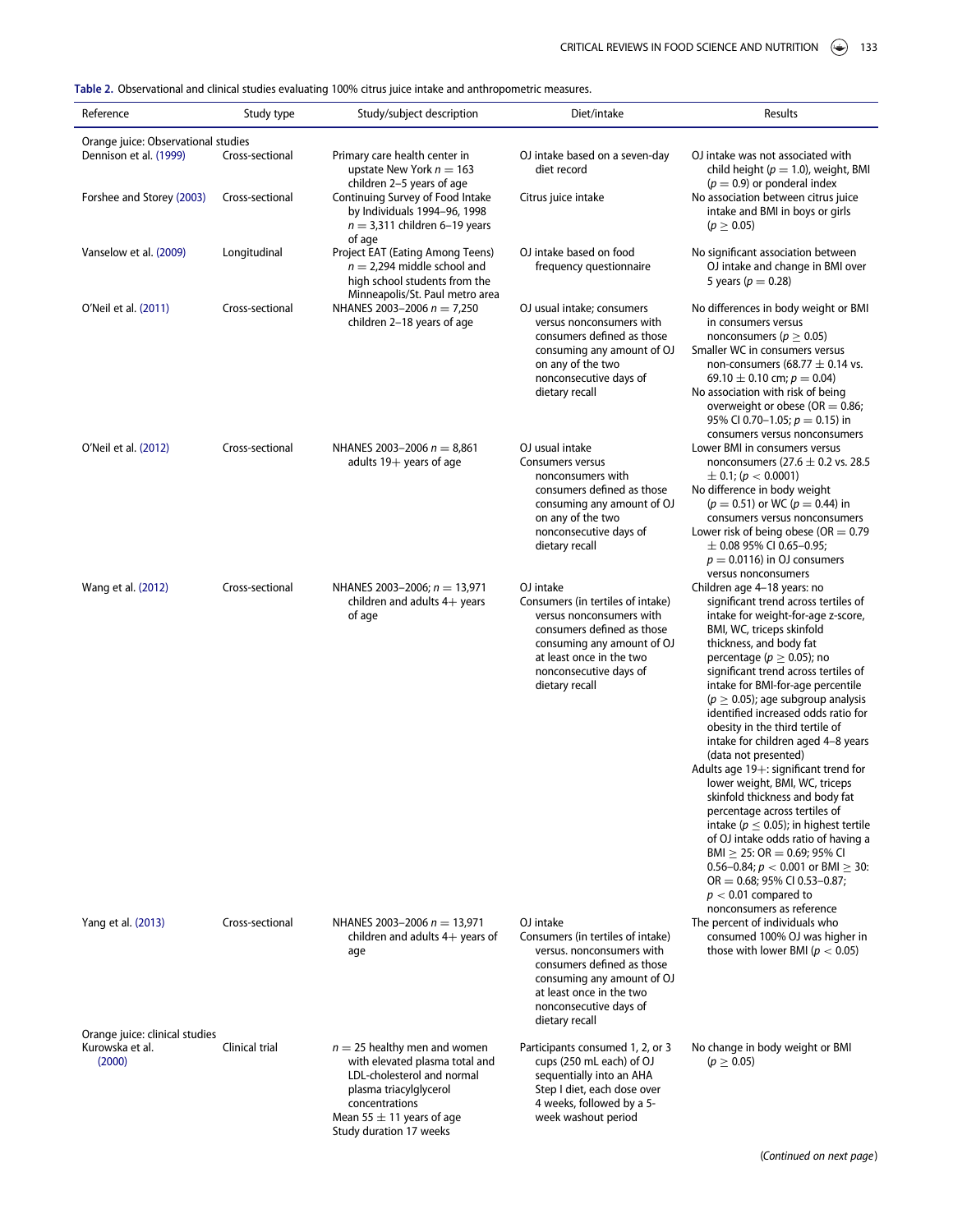#### Table 2. (Continued )

| Reference                                            | Study type                            | Study/subject description                                                                                          | Diet/intake                                                                                                                                                                                                                                                                  | Results                                                                                                                                                                                                                                                                                                                                                        |
|------------------------------------------------------|---------------------------------------|--------------------------------------------------------------------------------------------------------------------|------------------------------------------------------------------------------------------------------------------------------------------------------------------------------------------------------------------------------------------------------------------------------|----------------------------------------------------------------------------------------------------------------------------------------------------------------------------------------------------------------------------------------------------------------------------------------------------------------------------------------------------------------|
| Franke et al. (2005)                                 | Clinical trial                        | $n = 13$ healthy men and women<br>28-51 years of age<br>Study duration 3 weeks                                     | 710 mL/day OJ as part of the<br>habitual diet                                                                                                                                                                                                                                | No change in body weight                                                                                                                                                                                                                                                                                                                                       |
| Cesar et al. (2010a)                                 | Controlled trial                      | $n = 53$ men and women 36-<br>44 years of age (mean)<br>Study duration 60 days                                     | Experimental: $n = 31$ with<br>normal cholesterol and $n =$<br>14 with elevated cholesterol<br>Consumed 750 mL/day OJ as<br>part of habitual diet; control:<br>$n = 8$ no OJ                                                                                                 | No change in BMI or WC ( $p \geq 0.05$ )                                                                                                                                                                                                                                                                                                                       |
| Aptekmann et al.<br>(2010)(Ce: Not<br>in ref. list)  | Randomized<br>controlled trial        | $n = 26$ overweight women 30-<br>48 years of age<br>Study duration 90 days                                         | Experimental: $n = 13$ consumed<br>500 mL/day OJ as part of<br>habitual diet $+$ aerobic<br>training 3 days/week<br>Control: $n = 13$ no OJ + aerobic<br>training 3 days/week                                                                                                | No difference in change in body<br>weight, BMI, or body fat<br>percentage between control and<br>experimental groups ( $p \geq 0.05$ )                                                                                                                                                                                                                         |
| Basile et al. (2010)                                 | Clinical trial                        | $n = 41$ healthy men and women<br>20-53 years of age<br>Study duration 8 weeks                                     | Consumed 500 mL/day (women)<br>or 750 mL/day OJ (men)                                                                                                                                                                                                                        | No difference in body weight, BMI,<br>mid-arm circumference, or triceps<br>skin-fold thickness with OJ<br>consumption ( $p \geq 0.05$ )<br>Significant reduction in WC in<br>women consuming OJ ( $p < 0.05$ )<br>No change in WC in men                                                                                                                       |
| Cesar et al. (2010b)                                 | Clinical trial                        | $n = 29$ healthy men and women<br>25-55 years of age<br>Study duration 60 days                                     | Consumed 750 mL/day OJ                                                                                                                                                                                                                                                       | No change in BMI, body fat, or WC<br>$(p \ge 0.05)$                                                                                                                                                                                                                                                                                                            |
| Morand et al. (2011)                                 | Randomized<br>controlled<br>crossover | $n = 24$ healthy overweight men<br>50-65 years of age<br>Study duration 4 weeks                                    | Experimental: consumed<br>500 mL/day OJ or 500 mL/<br>day control drink $+$<br>hesperidin capsule<br>Control group: 500 mL/day<br>control drink + placebo<br>capsule<br>3-week washout                                                                                       | No change in body weight or BMI<br>$(p \ge 0.05)$                                                                                                                                                                                                                                                                                                              |
| Simpson et al.<br>$(2012)$ (abstract)                | Randomized<br>controlled trial        | $n = 32$ overweight women with<br>mild fasting insulin resistance<br>20-45 years of age<br>Study duration 12 weeks | Experimental: $n = 16$ consumed<br>250 mL/day OJ<br>Control: $n = 16$ consumed<br>250 mL/day orange-flavored<br>drink                                                                                                                                                        | No change in body weight, lean body<br>mass, gynoid fat percentage, or<br>android fat percentage in any<br>group ( $p \geq 0.05$ )                                                                                                                                                                                                                             |
| Niv et al. (2012)<br>(Ce: Not in ref. list)          | Randomized<br>controlled trial        | $n = 48$ healthy men and women<br>18-60 years of age<br>Study duration 8 weeks                                     | Experimental: $n = 29$ consumed<br>500 mL/day $OJ +$ Levan<br>(fructan dietary fiber)<br>Control: $n = 19$ consumed<br>500 mL/day OJ                                                                                                                                         | No change in BMI by treatment or<br>time ( $p \geq 0.05$ )                                                                                                                                                                                                                                                                                                     |
| Grapefruit juice: clinical studies<br>Fujioka et al. | Randomized                            | $n = 91$ obese adult men and                                                                                       | Experimental: $n = 24$ grapefruit                                                                                                                                                                                                                                            | GJ group lost 1.5 kg (3.3 pounds; not                                                                                                                                                                                                                                                                                                                          |
| (2006)                                               | controlled trial                      | women<br>Study duration 12 weeks                                                                                   | capsule and 207 mL apple<br>juice; $n = 21$ placebo capsule<br>and 237 mL GJ; $n = 24$<br>placebo capsule and $\frac{1}{2}$ fresh<br>qrapefruit; control: $n = 22$<br>placebo capsule and 207 mL<br>apple juice<br>Treatments consumed three<br>times per day prior to meals | significantly different from the<br>other treatment groups)<br>No significant difference among the<br>treatment groups in body fat<br>percentage or WC<br>In subgroup analysis, those with<br>metabolic syndrome had a<br>significantly greater weight loss in<br>the grapefruit, grapefruit capsule,<br>and GJ groups compared with<br>control ( $p < 0.02$ ) |
| Silver et al. (2011)                                 | Randomized<br>controlled trial        | $n = 85$ obese men and women 21–<br>50 years of age<br>Study duration 12 weeks                                     | Experimental: $n = 29$ fresh<br>grapefruit preload; $n = 28$ GJ<br>preload; control: $n = 28$<br>water preload;<br>Consumed 381 g/day ( $\sim$ 12<br>ounces, $\sim$ 370 mL) preloads<br>to a calorie restricted diet                                                         | Significant decrease in BMI, WC, body<br>fat%, trunk fat%, android fat%,<br>gynoid fat% in all groups<br>(p < 0.05)<br>Changes in BMI, WC, fat tissue mass,<br>body fat percentage, trunk fat%,<br>android fat%, gynoid fat%, or lean<br>tissue mass was not significantly<br>different among experimental<br>groups                                           |

Abbreviations: OJ, orange juice; BMI, body mass index; NHANES, National Health and Nutrition Examination Survey; WC, waist circumference; OR, odds ratio; CI, confidence interval; AHA, American Heart Association; GJ, grapefruit juice.

studies evaluated associations between OJ (six studies) or citrus juice (one study) intake and anthropometric measures. Studies in young children (Dennison et al., [1999](#page-9-19)), children 6–19 years

of age (Forshee and Storey, [2003\)](#page-10-29), middle and high school students (Vanselow et al., [2009\)](#page-11-17), children 4–18 years of age (Wang et al., [2012\)](#page-11-9), and children of 2–18 years of age (O'Neil et al.,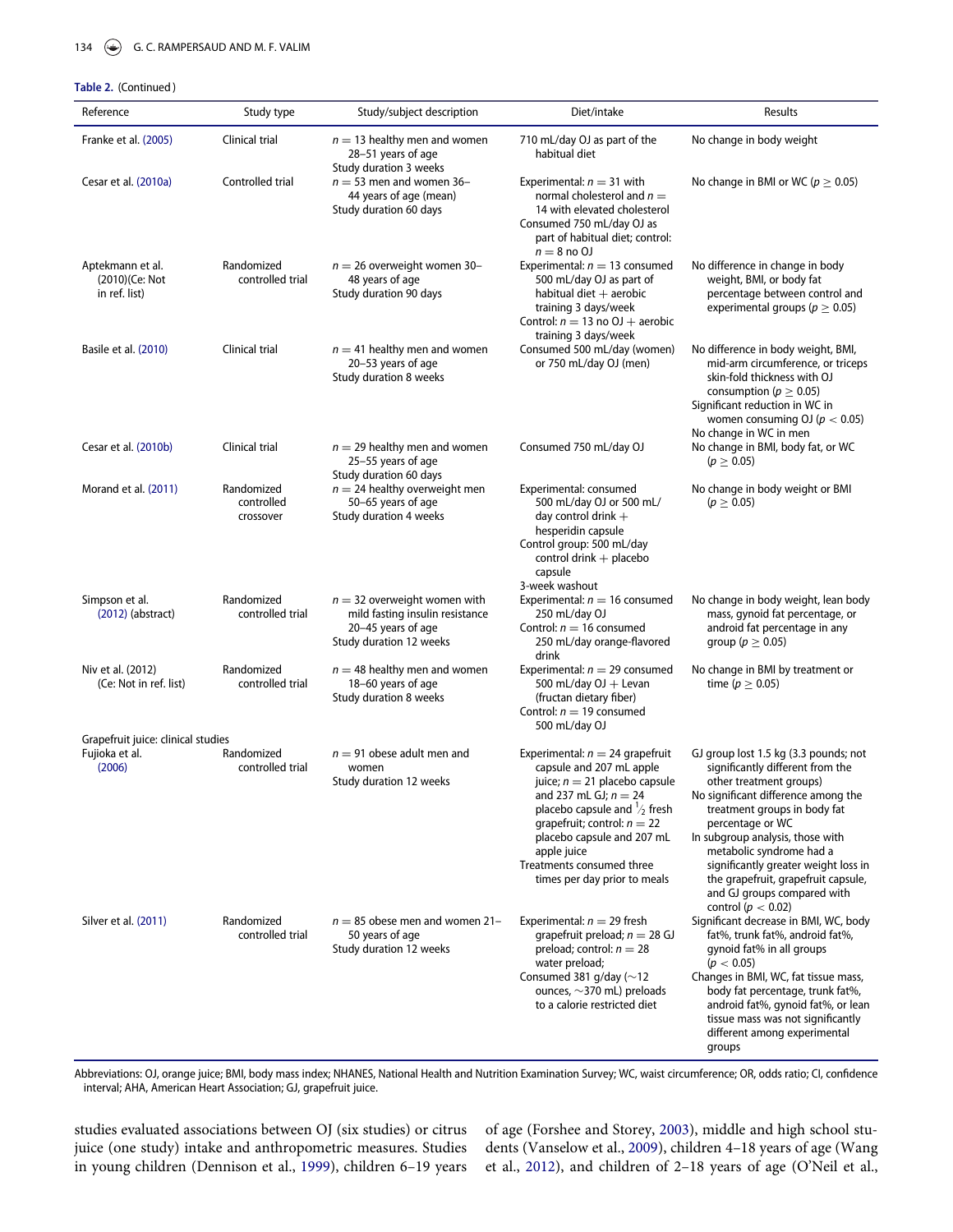[2011\)](#page-11-5) generally report no significant association between OJ or citrus juice intake and anthropometric measures. The exception was an increased odds for obesity reported for the highest tertile of OJ intake in children four to eight years of age although no specific information for that finding is presented in the publication (Wang et al., [2012\)](#page-11-9).

Several studies report favorable associations between OJ intake and anthropometric measures. An analysis of NHANES 2003–2006 reported that WC in children and adolescents was modestly but significantly smaller in OJ consumers compared to non-consumers (O'Neil et al., [2011\)](#page-11-5). In adults, a study using NHANES 2003–2006 data reported a significant trend for decreasing body weight, BMI, WC, and body fat percentage across increasing tertiles of OJ intake (Wang et al., [2012](#page-11-9)). Adults consuming at least 7.5 ounces of OJ daily had at least a 31% reduced risk for overweight or obesity compared to nonconsumers. A similar analysis of NHANES data reported that adult OJ consumers had a lower BMI compared to nonconsumers (27.6  $\pm$  0.2 vs. 28.5  $\pm$  0.1;  $p < 0.0001$ ) and a 21% lower risk of being obese (O'Neil et al., [2012\)](#page-11-7).

Results from epidemiological studies are strengthened by a number of clinical studies that report no deleterious effects on anthropometric measurements when 100% OJ is included as an intervention to the usual or study diet [\(Table 2\)](#page-5-0). While most of these studies were not designed to monitor and evaluate weight loss as a primary outcome, they include secondary outcome data that clearly demonstrate that the chronic consumption of OJ was not associated with significant changes in anthropometric changes under the study conditions. OJ intake in these studies ranged from 250 to 750 mL/day for periods ranging from 4 to 17 weeks. Two studies reported higher energy intakes in the OJ intervention group at the end of the study compared to baseline, yet anthropometric measures were not adversely affected (Basile et al., [2010;](#page-9-21) Cesar et al., [2010a](#page-9-20)). Although changes in weight or BMI were not observed, WC significantly decreased in women following 8 weeks of consuming 500 mL OJ per day, although no such changes were noted in men (Basile et al., [2010](#page-9-21)).

Two clinical studies have been conducted regarding GJ intake and weight [\(Table 2](#page-5-0)). In one study, 91 obese subjects consumed GJ, fresh grapefruit, a capsule containing freezedried and compressed whole grapefruit (including the peel), or a placebo control tablet for 12 weeks as part of their usual diet (Fujioka et al., [2006\)](#page-10-30). They were also encouraged to walk 20– 30 minutes three or four times per week. The GJ group lost 1.5 kg, which was significantly more than the 0.3 kg the placebo control group lost. Physical activity levels were not monitored in the study, which could have affected outcomes. In another intervention study, overweight subjects were randomized to consume between 4 to 5 ounces of GJ, one-half of a fresh grapefruit, or water as a pre-load prior to each of three daily reducedcalorie meals (Silver et al., [2011](#page-11-27)). Although all study groups lost weight, weight loss was not significantly different among the three treatment groups. Clinical studies have reported that the addition of fresh grapefruit to the diet was not incrementally beneficial toward weight loss when compared to a control group that did not consume grapefruit (Silver et al., [2011](#page-11-27); Dow et al., [2012](#page-9-23)). Preliminary data from a cross-sectional NHANES analysis reports that women who consumed any amount of grapefruit (fresh, juice, or frozen) had significantly lower body weight, BMI, and WC compared to nonconsumers (Murphy et al., [2012b](#page-11-28)).

Data on the role of citrus juices and weight are limited and there is a lack of clinical intervention studies that include weight parameters as a primary outcome. Observational studies have limitations because they rely on self-reported food intake and some may use self-reported weight or other anthropometric measures, and differences exist among studies in the inclusion or measurement of confounding variables. Finally, results of cross-sectional studies may not be attributable to the intake of citrus juices because of the nature of the research.

#### Citrus juice, dietary sugars and fructose

There are conflicting opinions about the potential adverse health effects of excess sugar or fructose in the diet, and fructose has been implicated in the pathogenesis of a variety of chronic diseases or conditions including obesity, dyslipidemia, insulin resistance, metabolic syndrome, and diabetes (Johnson et al., [2007](#page-10-31); Bray [2010;](#page-9-24) Dekker et al., [2010](#page-9-25); Lustig, [2010](#page-10-32); Ruxton et al., [2010](#page-11-29); Aller et al., [2011](#page-9-26); Samuel, [2011](#page-11-30); Lustig et al., [2012\)](#page-10-33). An 8-ounce serving of OJ and GJ provides approximately 29 and 22 g of total carbohydrates, respectively (USDA, [2013\)](#page-11-8). The calories provided by OJ and GJ come from the carbohydrates sucrose, fructose, and glucose. In the small intestine, sucrose is hydrolyzed by the enzyme sucrase into its monosaccharide constituents, glucose and fructose. Each is then absorbed and transported into the bloodstream, glucose by the sodium dependent SGLT1 transporter and fructose by the GLUT5 transporter. The body metabolizes fructose via a different pathway than glucose and is insulin independent while glucose metabolism is insulin dependent. In the blood stream, glucose is diverted to various tissues and can serve as a direct energy source, or can be stored in the liver or skeletal muscle as glycogen. Most of the absorbed fructose is carried by the portal vein to the liver where it is metabolized. Tracer studies suggest that approximately 30–54% of ingested fructose is ultimately converted to glucose, approximately 28% is converted to lactate, and less than 1% may be converted to lipids, although more data is needed with regard to lipid conversion (Sun and Empie, [2012\)](#page-11-31). Regardless of the original source of ingested sugars (i.e., intrinsic or extrinsic), the body processes them the same.

Mean intakes of fructose in the United States are reported to be 49 g/day with 90th and 95th percentile intakes of 75 and 87 g/day, respectively (Marriott et al., [2009](#page-10-34)). It is estimated that more than 99% of the U.S. population consumes less than 150 g fructose per day (Livesey and Taylor, [2008](#page-10-35)). Fructose intake of 50 g/day or less has been defined as moderate intake and greater than 50–100 g/day has been defined as high intake (Livesey and Taylor, [2008](#page-10-35)). OJ would be expected to provide approximately equal amounts of glucose and fructose for absorption assuming that 100% of ingested sucrose is hydrolyzed to its monosaccharide constituents. Although OJ or 100% fruit juices have been categorized as fructose-rich beverages (Choi and Curhan, [2008;](#page-9-27) Sartorelli et al., [2009](#page-11-32); Choi et al., [2010](#page-9-28)), a term not quantitatively defined in these studies, the contribution to the diet of fructose from an 8-ounce portion of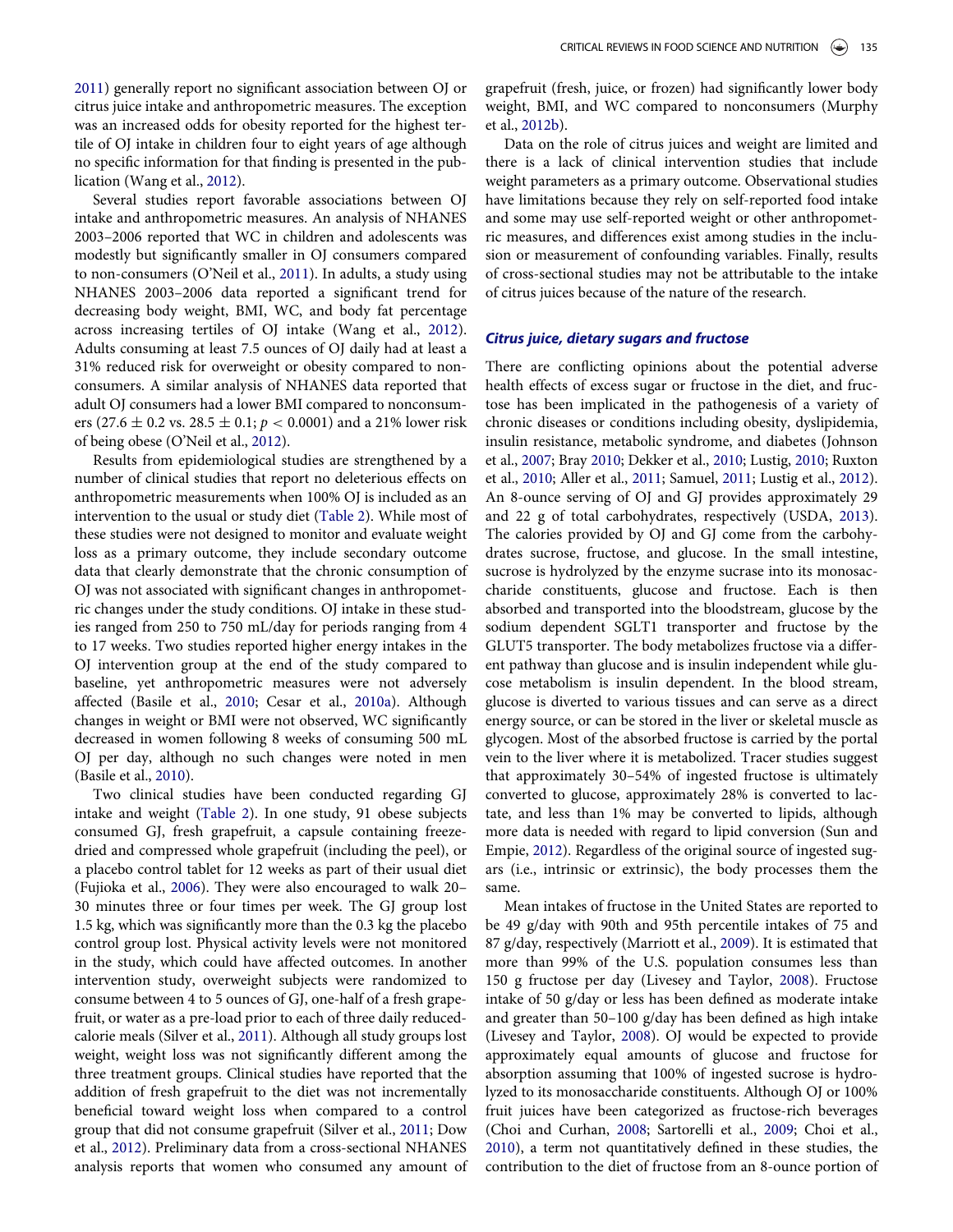OJ is only expected to be approximately 10 g. The dietary contribution of fructose from all fruit juices is substantially less than sugar-sweetened beverages or grain foods (Vos et al., [2008\)](#page-11-33). Fruit and fruit products, including 100% fruit juice, contributed 13% of total fructose in the diet, less than grain products (17%) and nonalcoholic beverages (not including fruit juice) (46%) (Marriott et al., [2009\)](#page-10-34).

Potential mechanisms put forth with respect to the association between fructose intake and obesity include differential effects of fructose on plasma leptin concentrations (Stanhope, [2012\)](#page-11-34), cerebral blood flow changes that may regulate appetite (Page et al., [2013\)](#page-11-35), and simply the overconsumption of calories associated with fructose-containing foods and beverages (Tappy and Le, [2010\)](#page-11-36). Interpretation of fructose studies is confounded by the use of pure fructose in clinical studies when pure fructose is not typically consumed as part of the normal diet; the use of fructose amounts that are greater than the 95th percentile of intake in the United States; and differential results when fructose is fed under isocaloric versus hypercaloric conditions (Sievenpiper et al., [2012\)](#page-11-37). A meta-regression analysis of clinical trials reported that oral fructose intakes of  $\leq 100$  g/day had no significant effect on body weight when fructose was used as a replacement for other carbohydrates in the diet such as starch, glucose, or sucrose (Livesey and Taylor, [2008](#page-10-35)). Dolan et al. (Dolan et al., [2010](#page-9-29)) concluded that the intake of up to 100 g/day fructose instead of glucose or sucrose did not result in an increase in food intake or body weight in healthy normal weight individuals. A systematic review and meta-analysis of the effect of fructose on body weight in controlled feeding trials concluded that fructose does not appear to cause weight gain when it is substituted for other carbohydrates in isocaloric diets; however, when given as excess calories fructose modestly increased body weight (Sievenpiper et al., [2012](#page-11-37)). In this instance, it is unknown whether the fructose or excess energy intake was responsible for the weight gain. Well controlled and long-term clinical trials are needed to fill these research gaps.

Emerging research is demonstrating that the intrinsic sugars found in OJ do not seem to manifest the negative health effects sometimes associated with the excess intake of added sugars, including obesity. Clinical studies often test the effects of sugars in isolation in contrast to OJ which is most often consumed with other foods. As previously summarized in [Table 2,](#page-5-0) clinical studies using OJ report no significant adverse effects on anthropometric measures, suggesting that subjects may compensate for the additional calories provided by OJ with other dietary choices. Animal studies suggest that citrus flavonoids such as hesperidin (found primarily in oranges) and naringin (found primarily in grapefruit) may increase fatty acid oxidation in the liver thereby reducing fatty acid transport to adipose and muscle tissue (Mulvihill and Huff, [2012](#page-10-36); Assini et al., [2013](#page-9-30)). However, a clinical trial reported that OJ consumed as part of breakfast limited postmeal fat oxidation compared to when water was consumed with breakfast (Stookey et al., [2012](#page-11-38)).

Other adverse health effects associated with excess fructose intake include the metabolic syndrome and insulin resistance. A study using NHANES 2003–2006 data reported a 36% reduced risk for the metabolic syndrome in men who consumed OJ compared to non-consumers, while no association was reported for women (O'Neil et al., [2012\)](#page-11-7). Preliminary data

from a clinical study in 32 overweight women with mild insulin resistance reported no effects on markers of insulin sensitivity or metabolic syndrome, including the homeostasis model assessment-insulin resistance measure, with the daily consumption of 250 ml of OJ for 3 months (Simpson et al., [2012](#page-11-26)). Similarly, several epidemiological studies report no association between 100% fruit juice intake and indicators of metabolic syndrome (Yoo et al., [2004;](#page-12-3) Duffey et al., [2010](#page-9-31); Pereira and Fulgoni, [2010](#page-11-21)). Cross-sectional studies reported no association between OJ consumption and elevated fasting plasma glucose or insulin levels in children (O'Neil et al., [2011](#page-11-5)) or adults (O'Neil et al., [2012](#page-11-7)). In clinical studies, consumption of OJ was associated with a decrease in fasting glucose in men (Basile et al., [2010](#page-9-21)) and no change in plasma glucose or insulin (Cesar et al., [2010b](#page-9-22); Morand et al., [2011](#page-10-9)). Of interest, consumption of OJ was associated with the suppression of the short-term rise in postprandial plasma glucose observed by the consumption of a high-fat, high-carbohydrate meal (Ghanim et al., [2010\)](#page-10-37).

#### **Summary**

One hundred percent orange and GJs are nutrient-dense beverages that can contribute substantially to the intake of a number of key nutrients that are under-consumed in the United States, including vitamin C, potassium, folate, magnesium, and vitamin A. Citrus juices are also a source of flavonoids that may be associated with health benefits. Compared to other commonly consumed 100% fruit juices, OJ and GJ provide more favorable amounts of nutrients on a per calorie basis which can help contribute to meeting nutrient intake recommendations. Consumption of OJ has been associated with enhanced diet quality and does not appear to displace whole fruit or dairy beverages from the diet. One hundred percent OJ and GJ contain no added sugars and 100% juices are included in the healthier beverage replacement options for sugar-sweetened beverages in the diet. Because total fruit intake by adults and children is low, citrus juices can help supplement whole fruit intake to help individuals meet daily fruit intake recommendations. Moderate intake of citrus juices is warranted to help achieve and maintain balance in daily calorie intake.

Epidemiological evidence suggests a null association between OJ intake and anthropometric measures in children and adolescents. Longitudinal studies reporting on 100% fruit juice (aggregate intake) suggest there may be some concern among children who are overweight or obese, although the lack of clinical trial data does not allow for the determination of cause and effect. In adults, a limited number of epidemiological studies support an inverse association between 100% OJ intake and anthropometric measures. Based on clinical intervention studies, the addition of OJ or GJ to a habitual or study diet did not result in weight change, suggesting that individuals likely compensated with other dietary choices. Studies suggest that including moderate amounts of OJ or GJ in the diet does not appear to be detrimental toward weight or other anthropometric measures in adults, assuming that energy balance is maintained. Well-controlled clinical trials are needed in both children and adults.

Although dietary fructose intake has been targeted as a primary contributor to obesity, moderate intakes of OJ contribute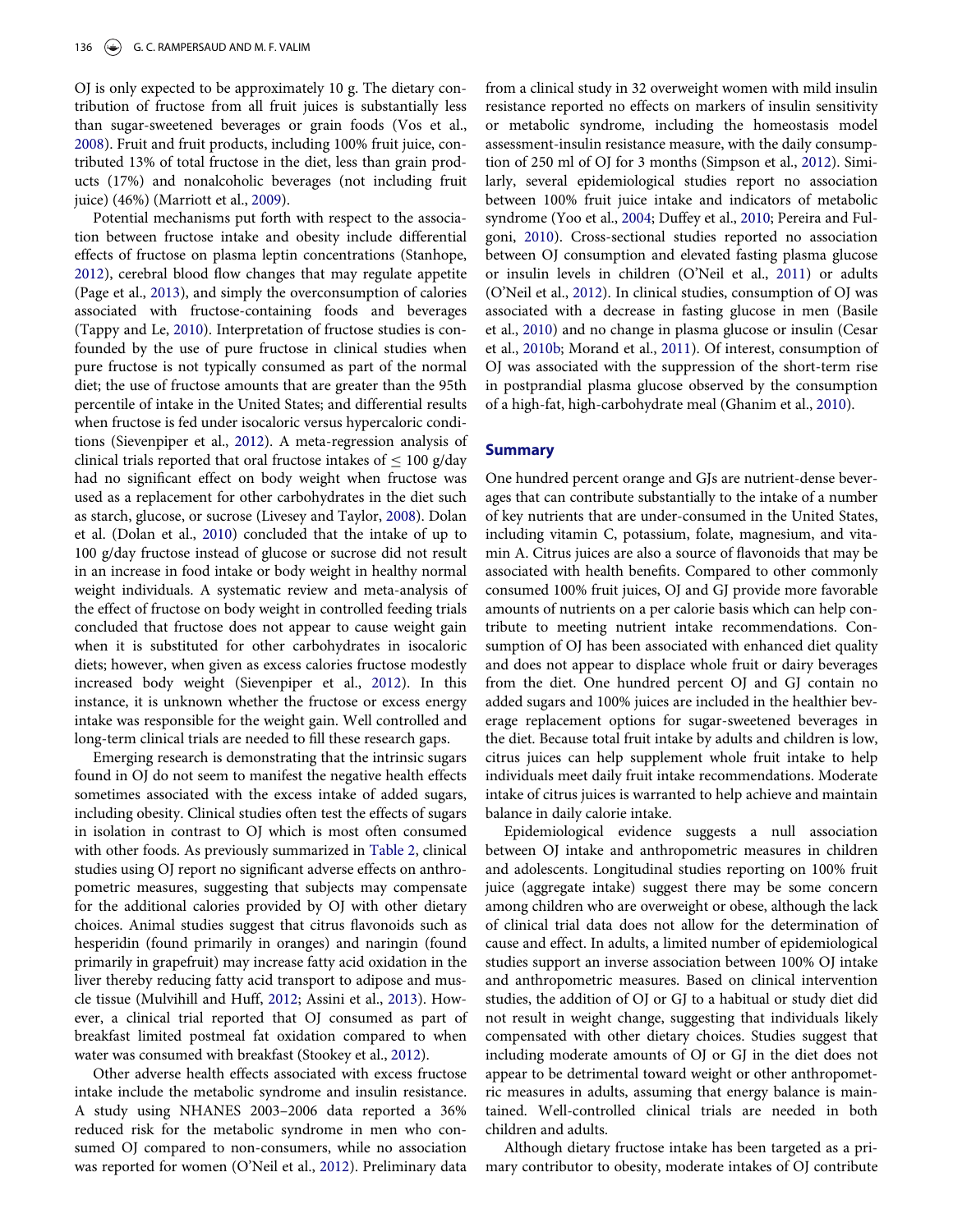<span id="page-9-27"></span><span id="page-9-22"></span><span id="page-9-16"></span>relatively small amounts of fructose to the diet (approximately 10 g per 8 ounce serving) and OJ is not considered a major delivery system for fructose in the diet. There is little evidence to support negative impacts of OJ or its sugars on health concerns otherwise associated with fructose intakes generally exceeding 100 g/day. Some benefits of OJ consumption have been reported, particularly with respect to associations with the risk for metabolic syndrome.

### <span id="page-9-28"></span><span id="page-9-8"></span><span id="page-9-0"></span>Conclusion

<span id="page-9-17"></span><span id="page-9-14"></span><span id="page-9-7"></span>A review of the research suggests that including moderate amounts of citrus juice as part of a healthy diet and lifestyle can help meet several DGA recommendations related to the intake of key nutrients, choosing nutrient-dense foods and beverages, and improving fruit intake as a complement to whole fruit. Moderate amounts of OJ or GJ can be recommended for children, adolescents, and adults without detrimental effects on weight, provided intakes are balanced with respect to the total diet and physical activity levels. The parents of younger children or children who are overweight or obese should monitor the intake of 100% fruit juice and be advised of the appropriate amounts as recommended by the AAP and that do not contribute to an imbalance in daily caloric intake. Research documents the nutrition and health benefits of moderate citrus juice consumption in a variety of age and demographic groups that may provide benefits throughout the lifespan.

#### <span id="page-9-25"></span><span id="page-9-11"></span><span id="page-9-9"></span>References

- <span id="page-9-12"></span>AAP (American Academy of Pediatrics), Committee on Nutrition. (2001). The use and misuse of fruit juice in pediatrics. Pediatrics. 107:1210– 1213.
- <span id="page-9-19"></span><span id="page-9-15"></span>Akhtar-Danesh, N. and Dehghan, M. (2010). Association between fruit juice consumption and self-reported body mass index among adult Canadians. J. Hum. Nutr. Diet. 23:162–168.
- <span id="page-9-26"></span><span id="page-9-4"></span>Aller, E. E., Abete, I., Astrup, A., Martinez, J. A. and van Baak, M. A. (2011). Starches, sugars and obesity. Nutrients. 3:341–369.
- <span id="page-9-29"></span><span id="page-9-3"></span>Allison, D. B. and Mattes, R. D. (2009). Nutritively sweetened beverage consumption and obesity: The need for solid evidence on a fluid issue. JAMA. 301:318–320.
- <span id="page-9-30"></span>Assini, J. M., Mulvihill, E. E. and Huff, M. W. (2013). Citrus flavonoids and lipid metabolism. Curr. Opin. Lipidol. 24:34–40.
- <span id="page-9-23"></span><span id="page-9-21"></span>Basile, L. G., Lima, C. G. and Cesar, T. B. (2010). Daily intake of pastuerized orange juice decreases serum cholesterol, fasting glucose, and diastolic blood pressure in adults. Proc. Fla. State Hort. Soc. 123:228–233.
- <span id="page-9-24"></span><span id="page-9-10"></span>Bray, G. A. (2010). Soft drink consumption and obesity: It is all about fructose. Curr. Opin. Lipidol. 21:51–57.
- <span id="page-9-31"></span><span id="page-9-18"></span>Canoy, D., Wareham, N., Welch, A., Bingham, S., Luben, R., Day, N. and Khaw, K. T. (2005). Plasma ascorbic acid concentrations and fat distribution in 19,068 British men and women in the European Prospective Investigation into Cancer and Nutrition Norfolk cohort study. Am. J. Clin. Nutr. 82:1203–1209.
- <span id="page-9-13"></span><span id="page-9-1"></span>Cassidy, A., Rimm, E. B., O'Reilly, E. J., Logroscino, G., Kay, C., Chiuve, S. E. and Rexrode, K. M. (2012). Dietary flavonoids and risk of stroke in women. Stroke. 43:946–951.
- <span id="page-9-6"></span>CDC (Centers for Disease Control and Prevention). (2011). Beverage consumption among high school students-United States, 2010. Morb. Mortalit. Weekly. 60:778–780.
- <span id="page-9-20"></span><span id="page-9-5"></span><span id="page-9-2"></span>Cesar, T. B., Aptekmann, N. P., Araujo, M. P., Vinagre, C. C. and Maranhao, R. C. (2010a). Orange juice decreases low-density lipoprotein cholesterol in hypercholesterolemic subjects and improves lipid transfer to high-density lipoprotein in normal and hypercholesterolemic subjects. Nutr. Res. 30:689–694.
- Cesar, T. B., Rodrigues, L. U., de Araujo, M. S.P. and Aptekmann, N. P. (2010b). Cholesterol-lowering effect of orange juice in normolipidemic subjects. Rev. Nutr. 23:779–789.
- Choi, H. S. (2006). Lipolytic effects of citrus peel oils and their components. J. Agric. Food Chem. 54:3254–3258.
- Choi, H. K. and Curhan, G. (2008). Soft drinks, fructose consumption, and the risk of gout in men: Prospective cohort study. BMJ. 336:309–312.
- Choi, H. K., Willett, W. and Curhan, G. (2010). Fructose-rich beverages and risk of gout in women. JAMA. 304:2270–2278.
- Chun, O. K., Chung, S. J. and Song, W. O. (2007). Estimated dietary flavonoid intake and major food sources of U. S. adults. J. Nutr. 137:1244– 1252.
- Chun, O. K., Floegel, A., Chung, S. J., Chung, C. E., Song, W. O. and Koo, S. I. (2010). Estimation of antioxidant intakes from diet and supplements in U. S. adults. J. Nutr. 140:317–324.
- Cotton, P. A., Subar, A. F., Friday, J. E. and Cook, A. (2004). Dietary sources of nutrients among US adults, 1994 to 1996. J. Am. Diet Assoc. 104:921–930.
- Dallas, C., Gerbi, A., Tenca, G., Juchaux, F. and Bernard, F. X. (2008). Lipolytic effect of a polyphenolic citrus dry extract of red orange, grapefruit, orange (SINETROL) in human body fat adipocytes. Mechanism of action by inhibition of cAMP-phosphodiesterase (PDE). Phytomedicine. 15:783–792.
- Danyliw, A. D., Vatanparast, H., Nikpartow, N. and Whiting, S. J. (2012). Beverage patterns among Canadian children and relationship to overweight and obesity. Appl. Physiol. Nutr. Metab. 37:900–906.
- Dauchet, L., Amouyel, P., Hercberg, S. and Dallongeville, J. (2006). Fruit and vegetable consumption and risk of coronary heart disease: A metaanalysis of cohort studies. J. Nutr. 136:2588–2593.
- Dauchet, L., Peneau, S., Bertrais, S., Vergnaud, A. C., Estaquio, C., Kesse-Guyot, E., Czernichow, S., Favier, A., Faure, H., Galan, P. and Hercberg, S. (2008). Relationships between different types of fruit and vegetable consumption and serum concentrations of antioxidant vitamins. Br. J. Nutr. 100:633–641.
- Dekker, M. J., Su, Q., Baker, C., Rutledge, A. C. and Adeli, K. (2010). Fructose: A highly lipogenic nutrient implicated in insulin resistance, hepatic steatosis, and the metabolic syndrome. Am. J. Physiol. Endocrinol. Metab. 299:E685–E694.
- Dennison, B. A., Rockwell, H. L., Nichols, M. J. and Jenkins, P. (1999). Children's growth parameters vary by type of fruit juice consumed. J. Am. Coll. Nutr. 18:346–352.
- DHHS (U. S. Department of Health and Human Services), U. S. Department of Agriculture. (2005). Dietary Guidelines for Americans. Available from [http://www.cnpp.usda.gov/Publications/DietaryGuidelines/](http://www.cnpp.usda.gov/Publications/DietaryGuidelines/2005/2005DGPolicyDocument.pdf) [2005/2005DGPolicyDocument.pdf](http://www.cnpp.usda.gov/Publications/DietaryGuidelines/2005/2005DGPolicyDocument.pdf). Accessed September 12, 2013.
- Dolan, L. C., Potter, S. M. and Burdock, G. A. (2010). Evidence-based review on the effect of normal dietary consumption of fructose on development of hyperlipidemia and obesity in healthy, normal weight individuals. Crit. Rev. Food Sci. Nutr. 50:53–84.
- Dow, C. A., Going, S. B., Chow, H. H., Patil, B. S. and Thomson, C. A. (2012). The effects of daily consumption of grapefruit on body weight, lipids, and blood pressure in healthy, overweight adults. Metabolism. 61:1026–1035.
- Drewnowski, A. (2010). The Nutrient Rich Foods Index helps to identify healthy, affordable foods. Am. J. Clin. Nutr. 91:1095S-1101S.
- Duffey, K. J., Gordon-Larsen, P., Steffen, L. M., Jacobs, D. R., Jr. and Popkin, B. M. (2010). Drinking caloric beverages increases the risk of adverse cardiometabolic outcomes in the Coronary Artery Risk Development in Young Adults (CARDIA) Study. Am. J. Clin. Nutr. 92:954– 959.
- Faith, M. S., Dennison, B. A., Edmunds, L. S. and Stratton, H. H. (2006). Fruit juice intake predicts increased adiposity gain in children from low-income families: Weight status-by-environment interaction. Pediatrics. 118:2066–2075.
- FDA (U. S. Food and Drug Administration). (2011a). Title 21 Food and Drugs. Part 101 – Food Labeling. Available from [http://www.access](http://www.accessdata.fda.gov/scripts/cdrh/cfdocs/cfcfr/CFRSearch.cfm?CFRPart=101) [data.fda.gov/scripts/cdrh/cfdocs/cfcfr/CFRSearch.cfm?CFRPart](http://www.accessdata.fda.gov/scripts/cdrh/cfdocs/cfcfr/CFRSearch.cfm?CFRPart=101)=[101.](http://www.accessdata.fda.gov/scripts/cdrh/cfdocs/cfcfr/CFRSearch.cfm?CFRPart=101) Accessed September 16, 2013.
- FDA (U. S. Food and Drug Administration). (2011b). Agency information collection activities; submission for office of management and budget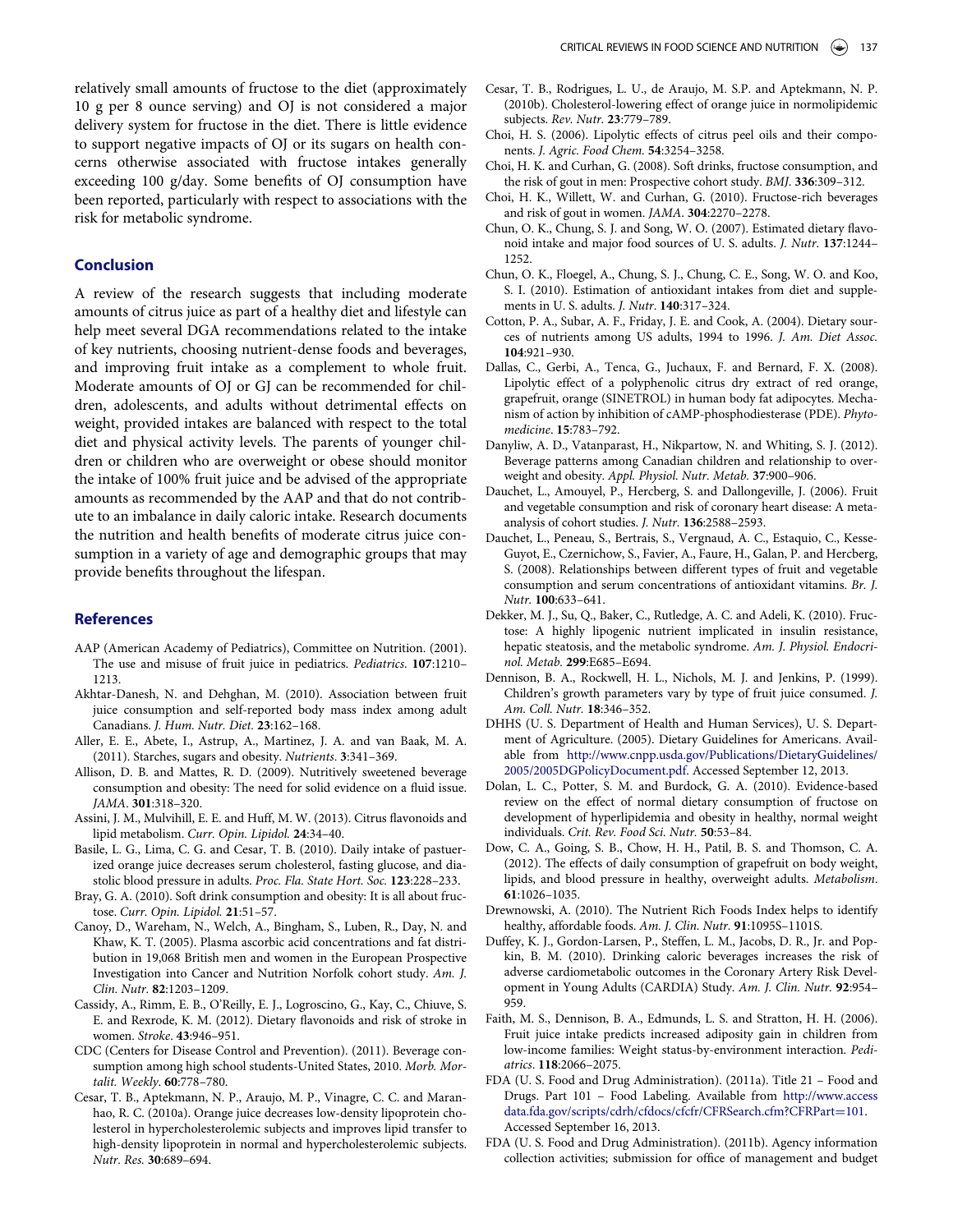<span id="page-10-7"></span>review; comment request; experimental study on consumer responses to nutrition facts labels with various footnote formats and declaration of amount of added sugars. Federal Register notice, Docket No. FDA-2011-N-0345. Available from [http://www.gpo.gov/fdsys/pkg/FR-2011](http://www.gpo.gov/fdsys/pkg/FR-2011--12--29/html/2011--33303.htm)– 12–[29/html/2011](http://www.gpo.gov/fdsys/pkg/FR-2011--12--29/html/2011--33303.htm)–33303.htm. Accessed September 16, 2013.

- <span id="page-10-20"></span><span id="page-10-15"></span>Flegal, K. M., Carroll, M. D., Kit, B. K. and Ogden, C. L. (2012). Prevalence of obesity and trends in the distribution of body mass index among US adults, 1999–2010. JAMA. 307:491–497.
- <span id="page-10-29"></span>Forshee, R. A. and Storey, M. L. (2003). Total beverage consumption and beverage choices among children and adolescents. Int. J. Food Sci. Nutr. 54:297–307.
- <span id="page-10-13"></span><span id="page-10-8"></span>Franke, A. A., Cooney, R. V., Henning, S. M. and Custer, L. J. (2005). Bioavailability and antioxidant effects of orange juice components in humans. J. Agric. Food Chem. 53:5170–5178.
- <span id="page-10-30"></span><span id="page-10-12"></span>Fujioka, K., Greenway, F., Sheard, J. and Ying, Y. (2006). The effects of grapefruit on weight and insulin resistance: Relationship to the metabolic syndrome. J. Med. Food 9:49–54.
- <span id="page-10-11"></span><span id="page-10-6"></span>Fulgoni, V. L., 3rd, Keast, D. R. and Drewnowski, A. (2009). Development and validation of the nutrient-rich foods index: A tool to measure nutritional quality of foods. J. Nutr. 139:1549–1554.
- <span id="page-10-25"></span><span id="page-10-10"></span>Garcia-Diaz, D. F., Campion, J., Milagro, F. I., Paternain, L., Solomon, A. and Martinez, J. A. (2009). Ascorbic acid oral treatment modifies lipolytic response and behavioural activity but not glucocorticoid metabolism in cafeteria diet-fed rats. Acta. Physiol. 195:449–457.
- <span id="page-10-37"></span><span id="page-10-35"></span>Ghanim, H., Sia, C. L., Upadhyay, M., Korzeniewski, K., Viswanathan, P., Abuaysheh, S., Mohanty, P. and Dandona, P. (2010). Orange juice neutralizes the proinflammatory effect of a high-fat, high-carbohydrate meal and prevents endotoxin increase and Toll-like receptor expression. Am. J. Clin. Nutr. 91:940–949.
- <span id="page-10-32"></span><span id="page-10-16"></span><span id="page-10-14"></span>Gidding, S. S., Dennison, B. A., Birch, L. L., Daniels, S. R., Gillman, M. W., Lichtenstein, A. H., Rattay, K. T., Steinberger, J., Stettler, N., Van Horn, L., American Heart, A. and American Academy of, P. (2005). Dietary recommendations for children and adolescents: A guide for practitioners: Consensus statement from the American Heart Association. Circulation. 112:2061–2075.
- <span id="page-10-33"></span><span id="page-10-24"></span><span id="page-10-5"></span>Haaz, S., Fontaine, K. R., Cutter, G., Limdi, N., Perumean-Chaney, S. and Allison, D. B. (2006). Citrus aurantium and synephrine alkaloids in the treatment of overweight and obesity: An update. Obes. Rev. 7:79–88.
- <span id="page-10-22"></span><span id="page-10-17"></span>Healthy Eating Research, The Robert Wood Johnson Foundation. (2013). Recommendations for Healthier Beverages. Report. Available from [http://](http://www.healthyeatingresearch.org/images/stories/comissioned_papers/her_beverage_recommendations.pdf) [www.healthyeatingresearch.org/images/stories/comissioned\\_papers/her\\_be](http://www.healthyeatingresearch.org/images/stories/comissioned_papers/her_beverage_recommendations.pdf) [verage\\_recommendations.pdf.](http://www.healthyeatingresearch.org/images/stories/comissioned_papers/her_beverage_recommendations.pdf) Accessed September 16, 2013.
- <span id="page-10-34"></span><span id="page-10-0"></span>Horowitz, R. M. and Gentili, B. (1977). Flavonoid constituents of Citrus. In: Citrus Science and Technology, pp. 397–426. Nagy, S., Shaw, P. E. and Veldhuis, M. K., Eds., Avi Publishing Company, Westport, CT.
- <span id="page-10-23"></span><span id="page-10-19"></span>InterAct Consortium. (2013). Consumption of sweet beverages and type 2 diabetes incidence in European adults: Results from EPIC-InterAct. Diabetologia. 56:1520–1530.
- <span id="page-10-3"></span><span id="page-10-1"></span>IOM (Institute of Medicine). (2012). Accelerating Progress in Obesity Prevention: Solving the Weight of the Nation. Report. Available from [http://www.iom.edu/Reports/2012/Accelerating-Progress-in-Obesity-](http://www.iom.edu/Reports/2012/Accelerating-Progress-in-Obesity-Prevention.aspx)[Prevention.aspx.](http://www.iom.edu/Reports/2012/Accelerating-Progress-in-Obesity-Prevention.aspx) Accessed July 10, 2013.
- <span id="page-10-26"></span><span id="page-10-9"></span>Ji, H., Om, A. D., Yoshimatsu, T., Umino, T., Nakagawa, H. and Sakamoto, S. (2010). Effect of dietary ascorbate on lipogenesis and lipolysis activities in black sea bream, Acanthopagrus schlegelii. Fish Physiol. Biochem. 36:749–755.
- <span id="page-10-4"></span><span id="page-10-2"></span>Johnson, R. K., Appel, L. J., Brands, M., Howard, B. V., Lefevre, M., Lustig, R. H., Sacks, F., Steffen, L. M., and Wylie-Rosett, J. (2009). Dietary sugars intake and cardiovascular health: A scientific statement from the American Heart Association. Circulation. 120:1011–1020.
- <span id="page-10-31"></span><span id="page-10-21"></span><span id="page-10-18"></span>Johnson, R. J., Segal, M. S., Sautin, Y., Nakagawa, T., Feig, D. I., Kang, D. H., Gersch, M. S., Benner, S. and Sanchez-Lozada, L. G. (2007). Potential role of sugar (fructose) in the epidemic of hypertension, obesity and the metabolic syndrome, diabetes, kidney disease, and cardiovascular disease. Am. J. Clin. Nutr. 86:899–906.
- <span id="page-10-27"></span>Johnston, C. S. (2005). Strategies for healthy weight loss: From vitamin C to the glycemic response. J. Am. Coll. Nutr. 24:158–165.
- <span id="page-10-36"></span><span id="page-10-28"></span>Johnston, C. S., Beezhold, B. L., Mostow, B. and Swan, P. D. (2007). Plasma vitamin C is inversely related to body mass index and waist

circumference but not to plasma adiponectin in nonsmoking adults. J. Nutr. 137:1757–1762.

- Johnston, C. S., Dancho, C. L. and Strong, G. M. (2003). Orange juice ingestion and supplemental vitamin C are equally effective at reducing plasma lipid peroxidation in healthy adult women. J. Am. Coll. Nutr. 22:519–523.
- Kang, S. I., Shin, H. S., Kim, H. M., Hong, Y. S., Yoon, S. A., Kang, S. W., Kim, J. H., Kim, M. H., Ko, H. C. and Kim, S. J. (2012). Immature Citrus sunki peel extract exhibits antiobesity effects by beta-oxidation and lipolysis in high-fat diet-induced obese mice. Biol. Pharm. Bull. 35:223–230.
- Kimmons, J., Gillespie, C., Seymour, J., Serdula, M. and Blanck, H. M. (2009). Fruit and vegetable intake among adolescents and adults in the United States: Percentage meeting individualized recommendations. Medscape J. Med. 11:26.
- Krebs-Smith, S. M., Guenther, P. M., Subar, A. F., Kirkpatrick, S. I. and Dodd, K. W. (2010). Americans do not meet federal dietary recommendations. J. Nutr. 140:1832–1838.
- Kurowska, E. M., Spence, J. D., Jordan, J., Wetmore, S., Freeman, D. J., Piche, L. A. and Serratore, P. (2000). HDL-cholesterol-raising effect of orange juice in subjects with hypercholesterolemia. Am. J. Clin. Nutr. 72:1095–1100.
- LaChance, P. A. and Fisher, M. C. (1986). Educational and technological innovations required to enhance the selection of desirable nutrients. Clinical Nutrition 5:257–267.
- Livesey, G. and Taylor, R. (2008). Fructose consumption and consequences for glycation, plasma triacylglycerol, and body weight: Meta-analyses and meta-regression models of intervention studies. Am. J. Clin. Nutr. 88:1419–1437.
- Lorson, B. A., Melgar-Quinonez, H. R. and Taylor, C. A. (2009). Correlates of fruit and vegetable intakes in US children. J. Am. Diet Assoc. 109:474–478.
- Lustig, R. H. (2010). Fructose: Metabolic, hedonic, and societal parallels with ethanol. J. Am. Diet Assoc. 110:1307–1321.
- Lustig, R. H., Schmidt, L. A. and Brindis, C. D. (2012). Public health: The toxic truth about sugar. Nature. 482:27–29.
- Malik, V. S. and Hu, F. B. (2012). Sweeteners and risk of obesity and type 2 diabetes: The role of sugar-sweetened beverages. Curr. Diab. Rep. 12:195–203.
- Manore, M. M. (2012). Dietary supplements for improving body composition and reducing body weight: Where is the evidence? Int. J. Sport Nutr. Exerc. Metab. 22:139–154.
- Marriott, B. P., Cole, N. and Lee, E. (2009). National estimates of dietary fructose intake increased from 1977 to 2004 in the United States. J. Nutr. 139:1228S–1235S.
- Mercader, J., Wanecq, E., Chen, J. and Carpene, C. (2011). Isopropylnorsynephrine is a stronger lipolytic agent in human adipocytes than synephrine and other amines present in Citrus aurantium. J. Physiol. Biochem. 67:443–452.
- Moeller, S. M., Fryhofer, S. A., Osbahr, A. J., 3rd, Robinowitz, C. B., Council on, S. and Public Health, A. M. A. (2009). The effects of high fructose syrup. J. Am. Coll. Nutr. 28:619–626.
- Morand, C., Dubray, C., Milenkovic, D., Lioger, D., Martin, J. F., Scalbert, A. and Mazur, A. (2011). Hesperidin contributes to the vascular protective effects of orange juice: A randomized crossover study in healthy volunteers. Am. J. Clin. Nutr. 93:73-80.
- Moreno, M. A., Furtner, F. and Rivara, F. P. (2009). Advice for patients. Sugary drinks and childhood obesity. Arch. Pediatr. Adolesc. Med. 163:400.
- Mozaffarian, D., Hao, T., Rimm, E. B., Willett, W. C. and Hu, F. B. (2011). Changes in diet and lifestyle and long-term weight gain in women and men. N. Engl. J. Med. 364:2392–2404.
- Mulvihill, E. E., Allister, E. M., Sutherland, B. G., Telford, D. E., Sawyez, C. G., Edwards, J. Y., Markle, J. M., Hegele, R. A. and Huff, M. W. (2009). Naringenin prevents dyslipidemia, apolipoprotein B overproduction, and hyperinsulinemia in LDL receptor-null mice with diet-induced insulin resistance. Diabetes. 58:2198–2210.
- Mulvihill, E. E. and Huff, M. W. (2012). Protection from metabolic dysregulation, obesity, and atherosclerosis by citrus flavonoids: Activation of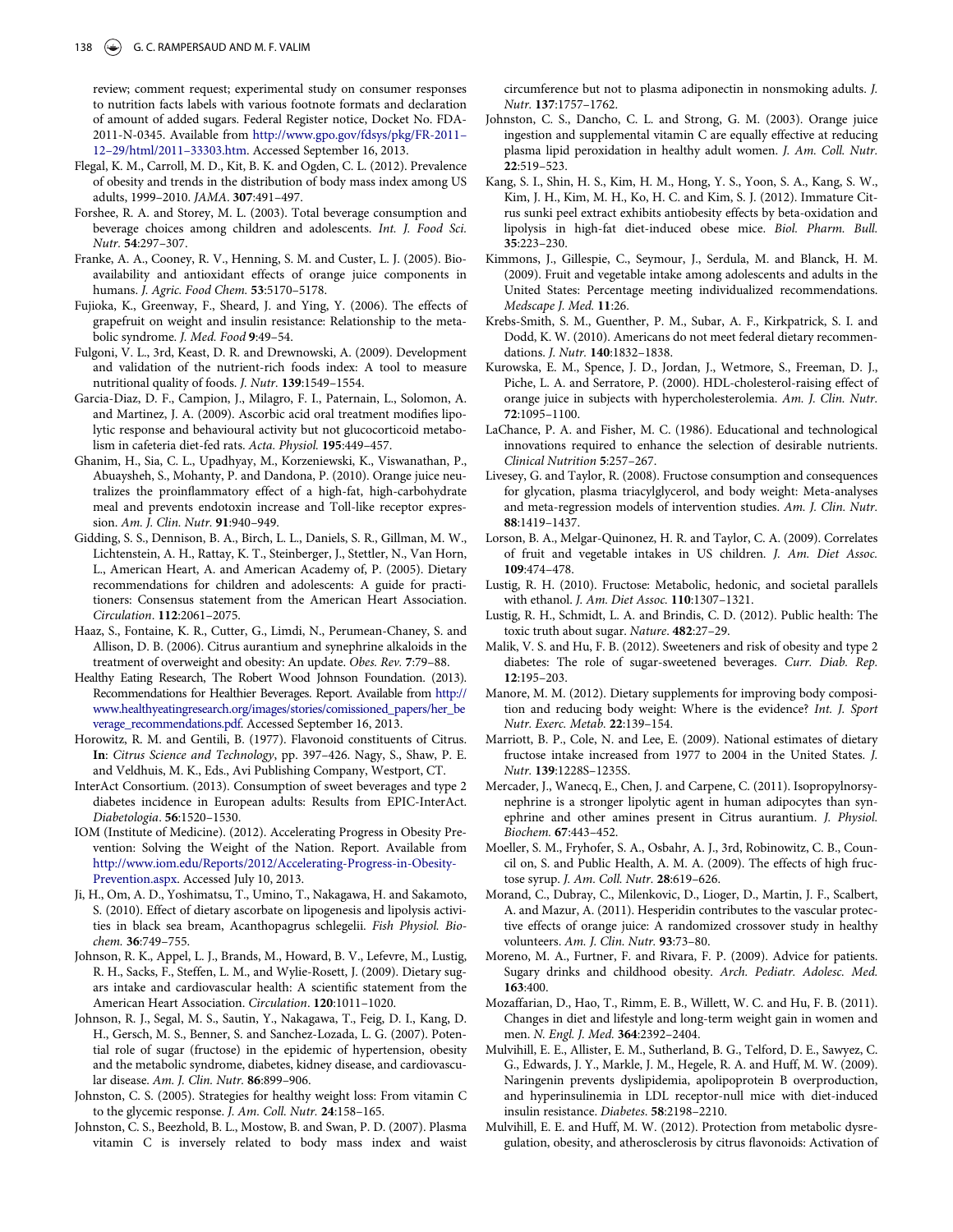hepatic PGC1alpha-mediated fatty acid oxidation. PPAR. Res. 2012:857142.

- <span id="page-11-4"></span><span id="page-11-0"></span>Murphy, M. M., Barraj, L. M., Herman, D., Bi, X., Cheatham, R. and Randolph, R. K. (2012a). Phytonutrient intake by adults in the United States in relation to fruit and vegetable consumption. J. Acad. Nutr. Diet. 112:222–229.
- <span id="page-11-37"></span><span id="page-11-28"></span>Murphy, M. M., Rampersaud, G. C., Barraj, L. M. and Bi, X. (2012b). Grapefruit consumption is associated with benefits to the intake of certain nutrients, body composition, and select physiologic parameters in U. S. women. Presented at Experimental Biology, April 25, 2012, San Diego, CA. Abstract # LB346.
- <span id="page-11-27"></span><span id="page-11-25"></span>Nichols, L. A., Jackson, D. E., Manthey, J. A., Shukla, S. D. and Holland, L. J. (2011). Citrus flavonoids repress the mRNA for stearoyl-CoA desaturase, a key enzyme in lipid synthesis and obesity control, in rat primary hepatocytes. Lipids Health Dis. 10:36.
- <span id="page-11-16"></span>Nicklas, T. A., O'Neil, C. E. and Kleinman, R. (2008). Association between 100% juice consumption and nutrient intake and weight of children aged 2 to 11 years. Arch. Pediatr. Adolesc. Med. 162:557–565.
- <span id="page-11-26"></span><span id="page-11-13"></span>Ogden, C. L., Carroll, M. D., Kit, B. K. and Flegal, K. M. (2012). Prevalence of obesity and trends in body mass index among US children and adolescents, 1999–2010. JAMA. 307:483–490.
- <span id="page-11-38"></span><span id="page-11-34"></span><span id="page-11-15"></span>O'Neil, C, E. and Nicklas, T. A. (2008). A review of the relationship between 100% fruit juice consumption and weight in children and adolescents. Am. J. Lifestyle Med. 2:315–354.
- <span id="page-11-18"></span>O'Neil, C. E., Nicklas, T. A. and Kleinman, R. (2010). Relationship between 100% juice consumption and nutrient intake and weight of adolescents. Am. J. Health Promot. 24:231–237.
- <span id="page-11-31"></span><span id="page-11-19"></span><span id="page-11-5"></span>O'Neil, C. E., Nicklas, T. A., Rampersaud, G. C. and Fulgoni, V. L., 3rd (2011). One hundred percent orange juice consumption is associated with better diet quality, improved nutrient adequacy, and no increased risk for overweight/obesity in children. Nutr. Res. 31:673–682.
- <span id="page-11-24"></span><span id="page-11-7"></span>O'Neil, C. E., Nicklas, T. A., Rampersaud, G. C. and Fulgoni, V. L., 3rd (2012). 100% orange juice consumption is associated with better diet quality, improved nutrient adequacy, decreased risk for obesity, and improved biomarkers of health in adults: National Health and Nutrition Examination Survey, 2003–2006. Nutr. J. 11:107.
- <span id="page-11-36"></span><span id="page-11-35"></span><span id="page-11-23"></span>Page, K. A., Chan, O., Arora, J., Belfort-Deaguiar, R., Dzuira, J., Roehmholdt, B., Cline, G. W., Naik, S., Sinha, R., Constable, R. T. and Sherwin, R. S. (2013). Effects of fructose vs glucose on regional cerebral blood flow in brain regions involved with appetite and reward pathways. JAMA. 309:63–70.
- <span id="page-11-22"></span><span id="page-11-20"></span><span id="page-11-12"></span>Pan, A., Malik, V. S., Hao, T., Willett, W. C., Mozaffarian, D. and Hu, F. B. (2013). Changes in water and beverage intake and long-term weight changes: Results from three prospective cohort studies. Int. J. Obes. 37:1378–1385.
- <span id="page-11-21"></span><span id="page-11-8"></span>Pereira, M. A. and Fulgoni, V. L., 3rd (2010). Consumption of 100% fruit juice and risk of obesity and metabolic syndrome: Findings from the national health and nutrition examination survey 1999–2004. J. Am. Coll. Nutr. 29:625–629.
- <span id="page-11-14"></span><span id="page-11-1"></span>Popkin, B. M., Armstrong, L. E., Bray, G. M., Caballero, B., Frei, B. and Willett, W. C. (2006). A new proposed guidance system for beverage consumption in the United States. Am. J. Clin. Nutr. 83:529–542.
- <span id="page-11-11"></span>Rampersaud, G. C. (2007). A comparison of nutrient density scores for 100% fruit juices. J. Food Sci. 72:S261–266.
- <span id="page-11-29"></span><span id="page-11-3"></span>Ruxton, C. H., Gardner, E. J. and McNulty, H. M. (2010). Is sugar consumption detrimental to health? A review of the evidence 1995–2006. Crit. Rev. Food Sci. Nutr. 50:1–19.
- <span id="page-11-30"></span>Samuel, V. T. (2011). Fructose induced lipogenesis: From sugar to fat to insulin resistance. Trends Endocrinol. Metab. 22:60–65.
- <span id="page-11-17"></span><span id="page-11-6"></span><span id="page-11-2"></span>Sanchez-Moreno, C., Cano, M. P., de Ancos, B., Plaza, L., Olmedilla, B., Granado, F., Elez-Martinez, P., Martin-Belloso, O. and Martin, A. (2004). Pulsed electric fields-processed orange juice consumption increases plasma vitamin C and decreases F2-isoprostanes in healthy humans. J. Nutr. Biochem. 15:601–607.
- <span id="page-11-33"></span><span id="page-11-32"></span>Sartorelli, D. S., Franco, L. J., Gimeno, S. G., Ferreira, S. R., Cardoso, M. A. and Japanese-Brazilian Diabetes Study, G. (2009). Dietary fructose, fruits, fruit juices and glucose tolerance status in Japanese-Brazilians. Nutr. Metab. Cardiovasc. Dis. 19:77–83.
- <span id="page-11-10"></span><span id="page-11-9"></span>Scheidt, D. M. and Daniel, E. (2004). Composite index for aggregating nutrient density using food labels: Ratio of recommended to restricted food components. J. Nutr. Educ. Behav. 36:35–39.
- Schleicher, R. L., Carroll, M. D., Ford, E. S. and Lacher, D. A. (2009). Serum vitamin C and the prevalence of vitamin C deficiency in the United States: 2003–2004 National Health and Nutrition Examination Survey (NHANES). Am. J. Clin. Nutr. 90:1252–1263.
- Sievenpiper, J. L. and the Toronto 3D Knowledge Synthesis and Clinical Trials Unit. (2012). Fructose: Where does the truth lie? J. Am. Coll. Nutr. 31:149–151.(Ce: Not cited in text)
- Sievenpiper, J. L., de Souza, R. J., Mirrahimi, A., Yu, M. E., Carleton, A. J., Beyene, J., Chiavaroli, L., Di Buono, M., Jenkins, A. L., Leiter, L. A., Wolever, T. M., Kendall, C. W. and Jenkins, D. J. (2012). Effect of fructose on body weight in controlled feeding trials: A systematic review and meta-analysis. Ann. Intern. Med. 156:291–304.
- Silver, H. J., Dietrich, M. S. and Niswender, K. D. (2011). Effects of grapefruit, grapefruit juice and water preloads on energy balance, weight loss, body composition, and cardiometabolic risk in free-living obese adults. Nutr. Metab. 8:8.
- Simpson, E. J., Brown, S. J., Mendis, B., Dunlop, M., Marshall, M. and MacDonald, I. A. (2012). The effect of daily orange juice consumption on insulin sensitivity and indices of the metabolic syndrome. Proc. Nutr. Soc. 71:E182.
- Stanhope, K. L. (2012). Role of fructose-containing sugars in the epidemics of obesity and metabolic syndrome. Annu. Rev. Med. 63:329–343.
- Stookey, J. D., Hamer, J., Espinoza, G., Higa, A., Ng, V., Tinajero-Deck, L., Havel, P. J. and King, J. C. (2012). Orange juice limits postprandial fat oxidation after breakfast in normal-weight adolescents and adults. Adv. Nutr. 3:629S–635S.
- Sun, S. Z. and Empie, M. W. (2012). Fructose metabolism in humans what isotopic tracer studies tell us. Nutr. Metab. 9:89.
- Taber, D. R., Stevens, J., Poole, C., Maciejewski, M. L., Evenson, K. R. and Ward, D. S. (2012). State disparities in time trends of adolescent body mass index percentile and weight-related behaviors in the United States. J. Community Health. 37:242–252.
- Takayanagi, K. (2011). Prevention of adiposity by the oral administration of beta-cryptoxanthin. Front. Neurol. 2:67.
- Tappy, L. and Le, K. A. (2010). Metabolic effects of fructose and the worldwide increase in obesity. Physiol. Rev. 90:23–46.
- Titta, L., Trinei, M., Stendardo, M., Berniakovich, I., Petroni, K., Tonelli, C., Riso, P., Porrini, M., Minucci, S., Pelicci, P. G., Rapisarda, P., Reforgiato Recupero, G. and Giorgio, M. (2010). Blood orange juice inhibits fat accumulation in mice. Int. J. Obes. 34:578–588.
- Tsujita, T. and Takaku, T. (2007). Lipolysis induced by segment wall extract from Satsuma mandarin orange (Citrus unshu Mark). J. Nutr. Sci. Vitaminol. 53:547–551.
- USDA (U. S. Department of Agriculture). (2011). ChooseMyPlate.gov. Available from <http://www.choosemyplate.gov./> Accessed December 1, 2012.
- USDA (U. S. Department of Agriculture), Agricultural Research Service. (2013). USDA National Nutrient Database for Standard Reference, Release 26. Database. Available from [http://ndb.nal.usda.gov/ndb/](http://ndb.nal.usda.gov/ndb/search/list) [search/list](http://ndb.nal.usda.gov/ndb/search/list). Accessed September 9, 2013.
- USDA (U. S. Department of Agriculture), U. S. Department of Health and Human Services. (2010a). Report of the Dietary Guidelines Advisory Committee on the Dietary Guidelines for Americans, 2010. Available from [http://www.cnpp.usda.gov/Publications/DietaryGuidelines/2010/](http://www.cnpp.usda.gov/Publications/DietaryGuidelines/2010/DGAC/Report/2010DGACReport-camera-ready-Jan11--11.pdf) [DGAC/Report/2010DGACReport-camera-ready-Jan11](http://www.cnpp.usda.gov/Publications/DietaryGuidelines/2010/DGAC/Report/2010DGACReport-camera-ready-Jan11--11.pdf)–11.pdf. Accessed September 2, 2013.
- USDA (U. S. Department of Agriculture), U. S. Department of Health and Human Services. (2010b). Dietary Guidelines for Americans, 2010. Available from [http://www.cnpp.usda.gov/Publications/DietaryGuide](http://www.cnpp.usda.gov/Publications/DietaryGuidelines/2010/PolicyDoc/PolicyDoc.pdf) [lines/2010/PolicyDoc/PolicyDoc.pdf](http://www.cnpp.usda.gov/Publications/DietaryGuidelines/2010/PolicyDoc/PolicyDoc.pdf). Accessed September 16, 2013.
- van Baak, M. A. and Astrup, A. (2009). Consumption of sugars and body weight. Obes. Rev. 10(Suppl 1):9–23.
- Vanselow, M. S., Pereira, M. A., Neumark-Sztainer, D. and Raatz, S. K. (2009). Adolescent beverage habits and changes in weight over time: Findings from Project EAT. Am. J. Clin. Nutr. 90:1489–1495.
- Vos, M. B., Kimmons, J. E., Gillespie, C., Welsh, J. and Blanck, H. M. (2008). Dietary fructose consumption among US children and adults: The Third National Health and Nutrition Examination Survey. Medscape J. Med. 10:160.
- Wang, Y., Lloyd, B., Yang, M., Davis, C. G., Lee, S. G., Lee, W., Chung, S. J. and Chun, O. K. (2012). Impact of orange juice consumption on macronutrient and energy intakes and body composition in the US population. Public Health Nutr. 15:2220–2227.